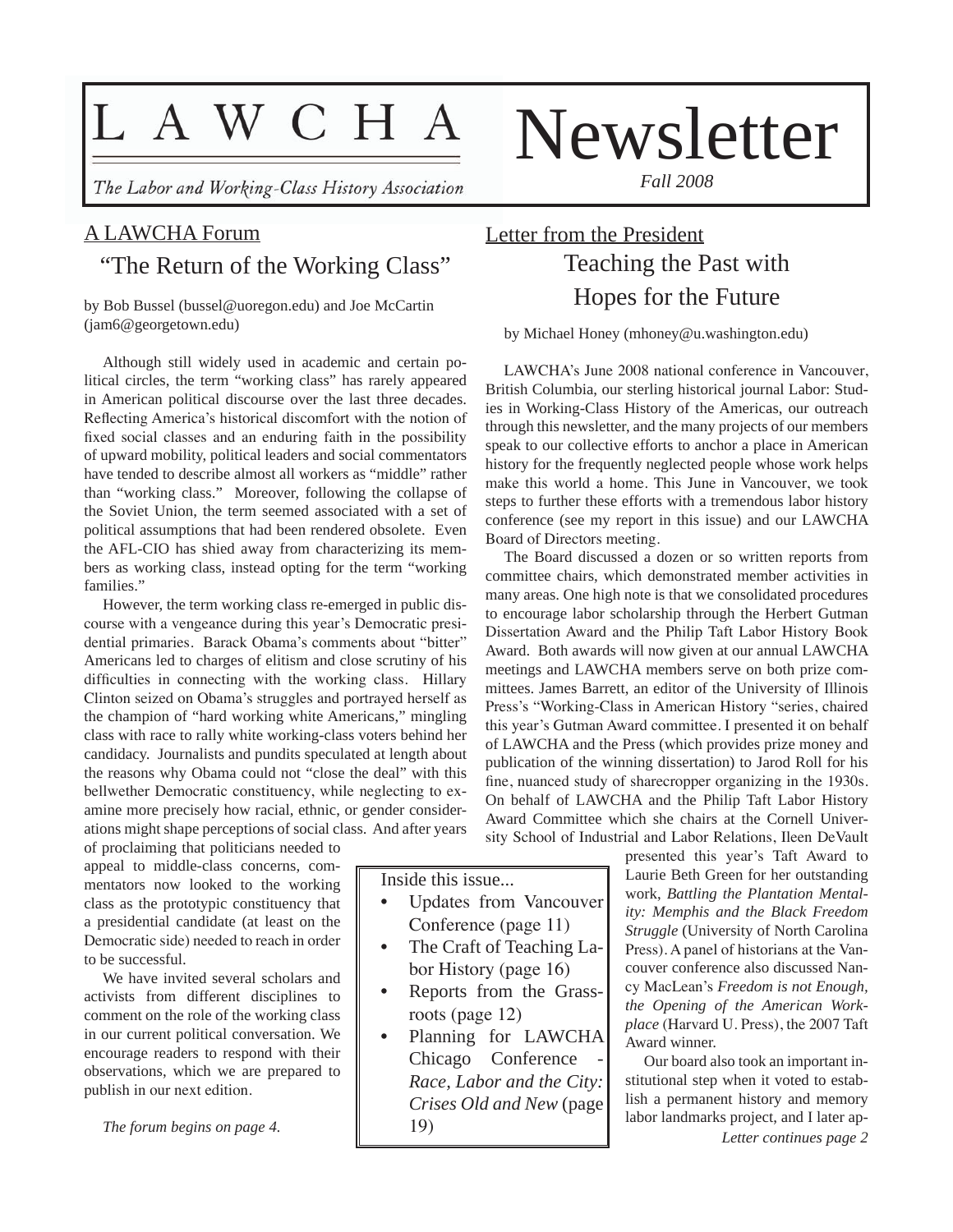### President's Letter

#### *Continued from page 1*

pointed former LAWCHA President Jim Green to create one (see his article in this issue). The Board tentatively scheduled LAWCHA's projected annual conferences and discussed our special efforts to support other labor history groups. We discussed plans for the 2009 Chicago conference and ways to better connect our Program Committee with various conference planners. Vice-President Kim Phillips later met with Erik Gellman from Chicago and LAWCHA Program Committee Co-Chair, Colleen O'Neill, to coordinate that conference (see the call for the Chicago conference in this newsletter). We also affirmed the role of Lisa Phillips as our special liaison to support the North American Labor History conference in Detroit (see our list of coming conferences).

Another high point came at LAWCHA's membership luncheon when Alice Kessler-Harris and Nelson Lichtenstein presented a Distinguished Service to Labor and Working-Class History award to David Brody for his pioneering work. Brody delivered a marvelous keynote address analyzing labor law reform as an essential element in history of U.S. union organizing. Our board also recognized Betsy Jameson for her work to make the Ludlow Massacre site a national landmark. Dan Walkowitz offered poignant remembrances of Roy Rosenzweig and Alan Dawley, who passed in recent months but left behind a great legacy of scholarship and activism. We applauded Jacob Remes, who is moving on to write his dissertation, for his able work as our LAWCHA executive assistant at Duke University and gave him a gift certificate at the ILWU-organized Powell's Bookstore. Jacob reported on our updated LAWCHA website, which has reached a new and improved state of usefulness. Please take a look at: http://www.lawcha.org. We now welcome Abby Goldman, who has an Master's in Social Work, is pursuing a doctoral degree in American History at Duke, and now begins her work as LAWCHA's executive assistant this fall. We have great confidence in her abilities, and she has expressed enthusiasm for the tasks ahead. Please contact her with questions and suggestions at LAWCHA@duke.edu. Our LAWCHA Executive Board holds bi-monthly phone conference calls, and we welcome your input. LAWCHA's strength is the work of its members. Please let us know what you are doing and help us find more ways to build a national labor history organization.

Of special note, I called together an ad hoc group after a Vancouver conference plenary session on the right to organize, and we called on LAWCHA members to write, lecture and in other ways to "demonstrate that the right to organize remains critical to related debates over foreign and domestic policies including war, trade, immigration, and social and economic citizenship rights." [http://www.lawcha.org/actionalerts.php] We mailed it electronically to LAWCHA members, so if you did not

receive it, please send us your current electronic mailing address. On this front, see my accompanying article on "Telling Labor's Story: Fighting for Employee Free Choice."

Last, I would like to emphasize the essential links we continue to make with unionists and workers. They played an especially exciting and important role in our successful Vancouver conference. This year I also had the privilege of speaking to AFL-CIO members in Memphis, at the AFL-CIO national headquarters in Washington, D.C., and at the Washington State and national conventions of AFSCME. At the latter event held in San Francisco, I met dynamic women day care workers and others from various occupations across the country engaged in hopeful campaigns of organizing public employees. While there, I also visited Local 10 of the International Longshore and Warehouse Union (ILWU), where workers had etched an outline of the bodies of Howard Sperry and Nicholas Bordoise, killed by police in the 1934 longshore strike. On May Day, the ILWU held a precedentbreaking one-day work stoppage against Bush's occupation in Iraq. The ILWU reminds us that "an injury to one is an injury to all."

Our efforts are all in keeping with LAWCHA's stated intention to "promote public and scholarly awareness of labor and working-class history through research, writing, and organizing." Please let us hear about your efforts, and please encourage students, colleagues, and labor activists everywhere to join LAWCHA.

### **Stay in the loop!**

LAWCHA has a lovely new website! Check it out for LAWCHA news, action alerts, Peter Filardo's updated labor bibliography, calls for papers, prize announcements and much more!

### **www.lawcha.org**

Please make sure your information is upto-date in our membership directory. Go to www.lawcha.org/members.php.

Please send updates or changes to lawcha@duke.edu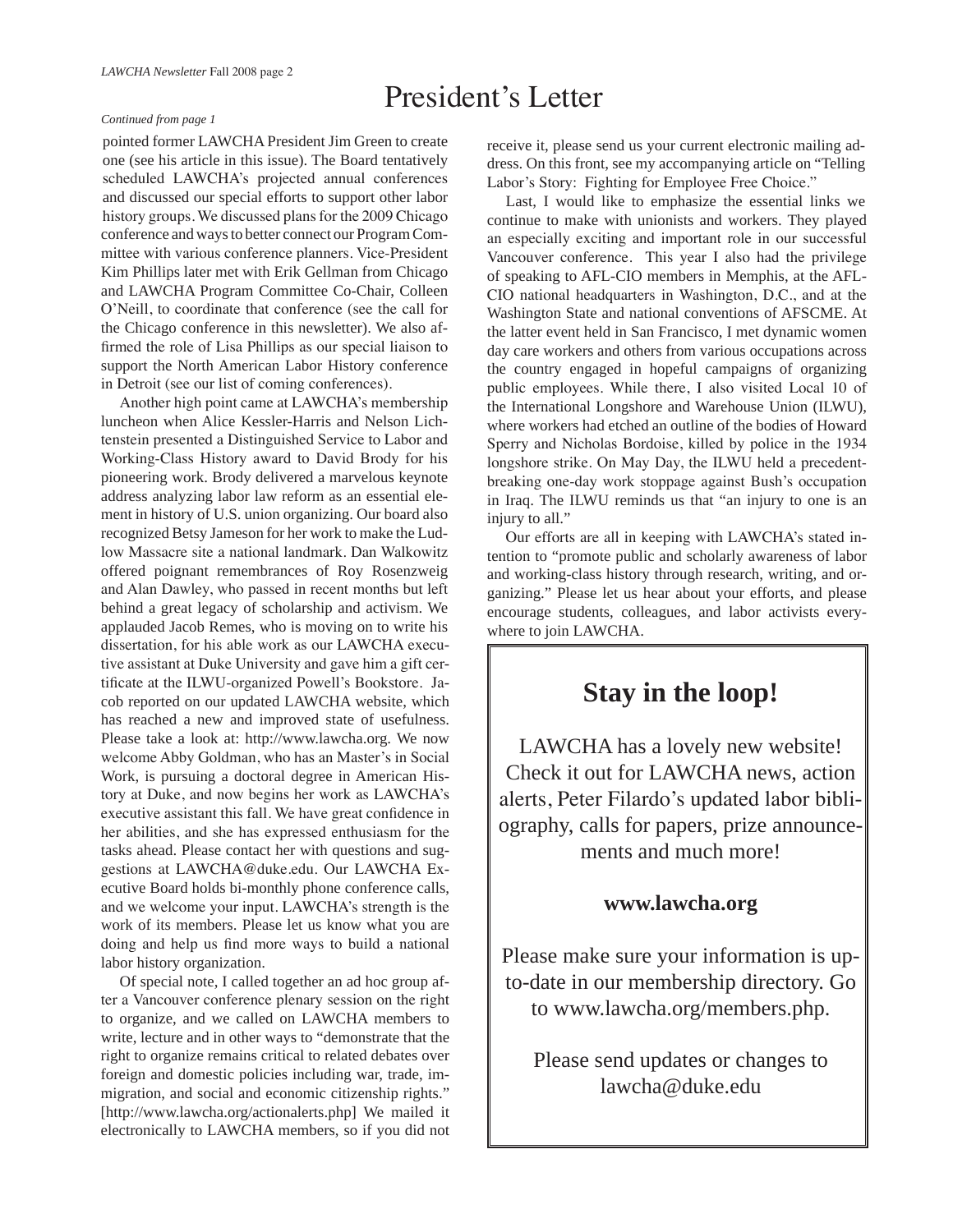by Joseph Hower (jeh67@georgetown.edu), project coordinator, Telling Labor's Story and Michael Honey (mhoney@u.washington.edu)

From indentured servitude and slavery to women's domestic labor, from mine, mill, immigrant, industrial, service and agricultural work and the global economy today, labor's struggle for democratic rights runs as a red line through our past. That history often speaks loudly to the present. This summer, federal agents imprisoned thousands of immigrants, turning deportation proceedings into felony charges and smashing union organizing. Meanwhile, the Government Accountability Office found the Department of Labor to have "inadequately investigated" thousands of complaints by low and minimum wage workers, usually revolving around illegallylow wage levels, non-payment of overtime, or a refusal to pay a last paycheck. (GAO Report # 08-973T, 7/15/08) Workingclass housing, health care, transportation, education and job needs grew acute, while the government subsidized predatory lenders with billions in taxpayer funds and the Bush regime perpetuated war, torture, and devastation of labor standards and the environment.

Jason Barton-Norris, a Midwest field organizer for the United Brotherhood of Carpenters, called this summer and asked us to tell LAWCHA members how desperately the voices of labor historians are needed today. The workers he

tries to organize are bombarded with biased information by the "union avoidance industry" while the Department of Labor does almost nothing to protect workers' First Amendment rights. Anti-union organizations funded by employers place full-page newspaper ads blaming unions for America's huge job losses (half a million in the last six months), and send anti-union literature into the homes of the workers Jason tries to organize. Employers curse and run him off job sites, while governments from New Orleans to Iowa, sometimes led by Democrats, accept the lowest bids from unscrupulous private contractors to drive down wages and work standards.

He also reminded us that employers through the U.S. Chamber of Commerce have made defeat of the Employee Free Choice Act (EFCA) in Congress a top priority. Wal-Mart and other companies hold captive audience meetings warning employees against voting for Democrats and telling them EFCA will force them to join unions. ("Wal-Mart Warns of Democratic Win," Wall Street Journal, 8/1/08). They don't like EFCA because it allows workers to form unions through majority sign-up (shielding them from anti-union employer election campaigns), substantially increases the penalties for illegal employer actions, and creates mechanisms for binding arbitration for first collective bargaining contracts when workers and employers cannot reach an agreement. (Readers should watch for David Brody's forthcoming article "The Problem of an Employer-Dominated Labor Law," which will

appear in The American Prospect after the fall elections.)

The Employee Free Choice Act may not be enough to fully restore worker rights (it would be good to repeal Taft-Hartley, as Congressman Dennis Kucinich urged), but it would allow greater freedom of choice, something as American as apple pie. As the AFL-CIO's Stewart Acuff and Sheldon Friedman wrote in the Huffington Post (3/12/08), unions provide the most direct way to reduce the growing, monstrous disparities between the top ten percent of the population and virtually everyone else. Unionized workers earned 30% higher wages, are 59% more likely to have employer-provided health insurance, and are 400% more likely to have pensions than their nonunion counterparts. "Social security, civil rights, women's rights, progressive taxation, high-quality public education and health care for all are but a small sample of the national policies that cannot be defended or implemented without a strong labor movement."

This fall, union members are signing millions of post cards and a national petition to take to the next Congress. Our future hangs in the balance as Senator Barack Obama, who co-sponsored EFCA, and Senator John McCain, who voted against, battle it out for President. LAWCHA is not, nor need it be, an action or lobbying group. Hopefully, many of us



Labor's Story." For a bibliography on EFCA and related issues, and for the Vancouver statement, see the LAWCHA web site under "Civic Engagement." To find direct links to campaigns to strengthen American labor law, contact LAW-CHA's labor liason, Joe Hower, at jeh67@georgetown.edu.

This time of crisis holds the possibility for sweeping change. Jason Barton-Norris told us he is excited to learn there is a group of academicians trying to educate the public about labor's past and to connect it to workers struggling against tremendous odds today. It is important for us to link up with people like Jason, to educate students and others about the importance of unions, and to help people realize that the status of workers continues to measure the advance or failure of American democracy. Please help us find ways to strengthen our efforts to tell labor's story.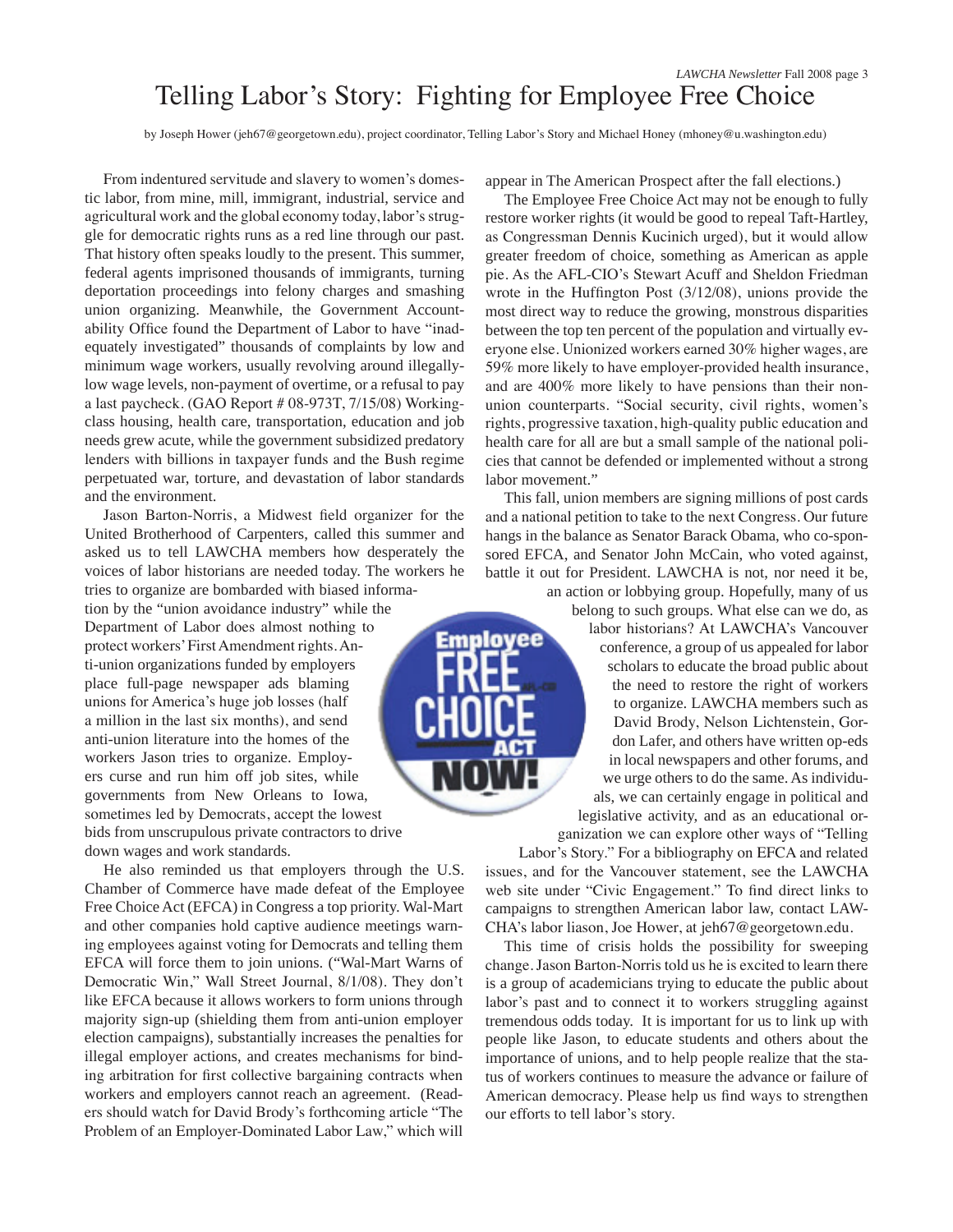## A LAWCHA Forum on the Working Class

### "Working Class Heroes and the 2008 Presidential Election"

#### by Julie Greene

Politicians and pundits across the United States are talking about the working-class again, a clear sign that we're in an election year. Have times ever been more rich for those of us who keep an eye on class, race, and gender in U.S. politics and culture? Search Google or Youtube for terms like "white working-class" or "Obama blue-collar" and you will have a feast laid before you, with the commentary during the last six months ranging from the sublime to the silly. As the competition between candidates Hillary Clinton and Barack Obama reached a climax in the late spring, journalists increasingly saw the election's outcome as resting on class dynamics. Obama's early victories faded as an apparent "white flight" occurred from his candidacy and as Hillary positioned herself as the candidate of the (white) working-class. We watched as Hillary struggled to find words to specify how her coalition differed from Obama's. She declared famously to USA Today that Obama was losing support among "working, hardworking Americans, white Americans…." Obama's campaign began to focus more attention on improving his standing among workers. Journalists on CNN and Fox debated trivial matters—like whether Obama's asking for orange juice instead of coffee from a diner's owner showed him to be hopelessly out of touch with blue-collar America. Yet they agreed that the working-class was the crucial swing vote for the election. Whether they used the word 'white' or not, we all knew whom they meant. The working-class was back, and the term's meaning and significance was as racialized as ever. No African-American, whether toiling in the factories or fields, counted as a member of the working-class. The same went for Latinos and Asian-Americans. They counted purely as members of a specific racial or ethnic group. Women, likewise, all seemed to be older and middle-class. 'The American worker' was firmly and forever a white male. He liked bowling and he was good at it. He was devoted to God, guns, and beer. He wasn't too sure about electing an African-American to the presidency, especially some elitist guy from Harvard who couldn't bowl to save his soul.<sup>1</sup>

So go the strange uses and limitations of class in American politics. From the days of Samuel Gompers to FDR, to Nixon's ethnic strategy, and on to the present, notions of the working-class have historically had an unusual power at election time, and have consistently been highly racialized and gendered. Especially during presidential campaigns, politicians, commentators, and pundits all position themselves as best able to represent the interests of that class—and simultaneously they define it as consisting of a white minority of male Americans. This dynamic has bedeviled U.S. history across the twentieth century and now into the twenty-first. The only surprising thing, really, is its endless ability to reinvent itself, to seem fresh and important and revealing even as it reoccurs again and again. Never has this been more clear than in 2008.

The unprecedented successes of one African-American and one female presidential candidate during the primary season—triumphs which posed a profound threat to traditional racial and gender hierarchies--made appeals to 'the working-class' extremely important. In a recent article Thomas Sugrue provides a clue to understanding this, when he argues that Richard Nixon in the 1960s and 70s appealed to northern ethnic working-class voters by framing a "system of values that hearkened back to 'traditions'—a romanticized past of hard work, discipline, well-defined gender roles, and tight-knit families."<sup>2</sup> This allowed Republican campaign directors to reassure whites made insecure as a result of the ongoing social transformations surrounding them—especially those related to race, gender, morality, and status. Much the same is happening now, although so far it has been the Democratic rather than Republican candidates who have finetuned the approach. Talking about the working-class in 2008 allows politicians to generate and speak to reassuring and comforting values. And there is a larger lesson here as well. The U.S. political system has always been highly constrained and limited. With large numbers of eligible voters unregistered, and many of those who are registered failing to vote, democracy is at best severely incomplete and uneven. Those who don't vote because they see little real chance for political change are disproportionately the poor, the old, the most transient, women, and/or people of color. They are most likely to be working-class. The limitations of democracy in the United States—and the way those limitations are structured around class, race, and gender, make it important for politicians to seem inclusive, to speak as populists, and to paint their opponent as elitist. Populist rhetoric becomes a surrogate for true democracy. This heightens the importance of class because appeals to "the working-class" provide a quick way for politicians to prove that they are men or women 'of the people'. Ironically, whether they are Republican or Democratic, their rush to populism usually involves oversimplyfing and fracturing the identities of those they are addressing. These constraints—the anxieties caused by unstable gender and

<sup>1</sup>See, for example, Don Van Natta, "They Got Game, It Just May Be the Wrong Game," *New York Times*, April 6, 2008; Oliver Willis, "Hillary White Power Clinton," at http://www.oliverwillis. com/2008/05/08/hillary-white-power-clinton/, (this link includes an audio clip of Hillary Clinton's quotation); John Harwood, "The White Working Class: Forgotten No More," *New York Times*, May 26, 2008. For a labor historian's take on these matters see Leon Fink, "Obama and the Unmaking of America's Working Class," *Chicago Tribune*, May 2, 2008.

<sup>2</sup> Thomas Sugrue, "The White Ethnic Strategy," in *Rightward Bound: Making America Conservative in the 1970s*, eds. Bruce J. Schulman and Julian E. Zelizer, 171-92, especially page 175.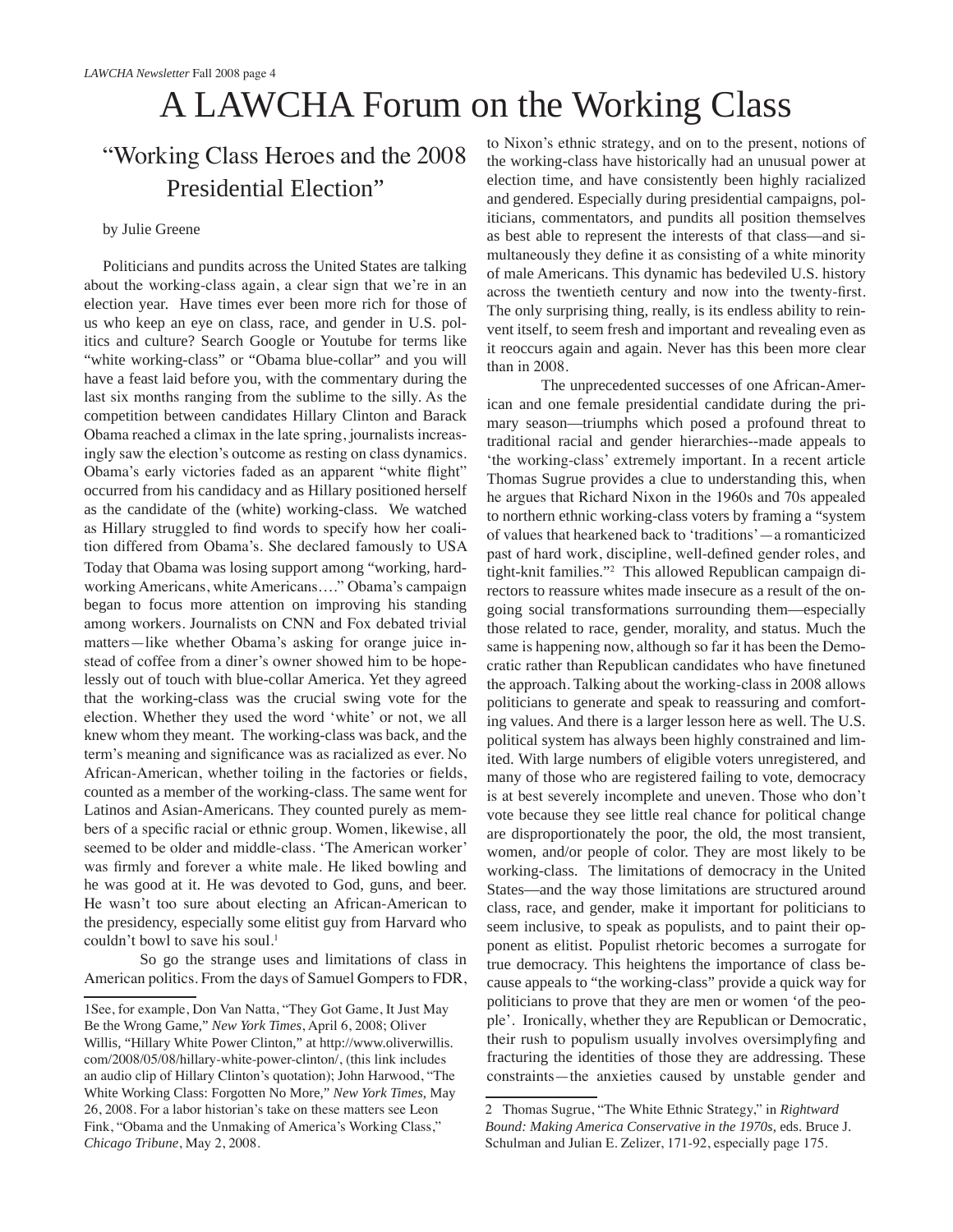racial hierarchies, the fundamental limitations of democracy, and the need for politicians to appear populist—the dominant political language is unable to deal with multiple identities.<sup>3</sup>

Amidst the pundits' blustering and candidates' posturing about class, race, and gender, there remain the larger issues of who will vote and who will not. The challenge remains of expanding the electorate by reaching out effectively to those working-class Americans of every race, ethnicity, and gender who have chosen not to participate in the political system, or have been disfranchised as a consequence of prison terms. Watching the candidates campaign during the primary season was exciting because, as record numbers turned out to vote, one could sense that Hillary and Obama had the potential to energize and expand American democracy—in part precisely because of the way they were transforming expectations regarding gender and race. The potential for social and political change might prove to be fleeting, but it felt real.

Finally, as we now throttle rapidly towards the major party conventions and into the general campaign between Obama and McCain, it's worth noting how many of the dire predictions regarding the 'working-class' appear, at least right now, to have been false. Particularly emerging as untrue is the idea that white working-class men will not support an African American candidate. The most recent poll suggests that working-class Americans are supporting Obama by a large margin and that McCain is finding it difficult to appeal to workingclass values or position himself as a populist candidate. According to a Washington Post poll released days ago, lowincome working Americans of all races and genders support Obama by a two-to-one margin. Support for Obama is especially strong among African American and Hispanic workers, but even their white counterparts are supporting Obama more than McCain (47% to 37%). Nonetheless, there remain important areas of concern for Obama. Many of those surveyed are not registered to vote, 1/6 have not decided to support either candidate, and even those who support Obama feel unsure that he will solve the economic problems they face.<sup>4</sup> Obama will need to develop policies that can identify and solve the problems working-class people face in the United States if he is going to win their votes. And he needs to work on expanding the electorate by reaching Americans who don't vote. Whether he can emerge as a true working-class hero will depend on matters like these--not on his bowling scores or his preference for orange juice over coffee.

### "Understanding the White Vote"

#### by Jack Metzgar

In the nine presidential elections since 1972, white folks have voted for Republicans over Democrats by 59 to 39 percent on average. Democrats have done better among white voters in the last three elections but have still been losing by an average of 53 to 42 percent. Constituting nearly four-fifths of all voters, white Americans, hard working and not, are the base of the Republican Party. Worse, given historical expectations, the white working class votes slightly more Republican than middle-class whites. Even if Democrats can dramatically increase the minority vote (black, Latino, and Asian), where Dems get large majorities, they still probably need to get upwards of 45 percent of the white vote to win a presidential election.

These basic racial demographics are essential to understanding all the attention that is being paid to the "white working class" during this election cycle. Despite some ugly embarrassments in the hands of the mainstream media, the focus on white working-class voters this time around is not simply based on the racial identity of Barack Obama. Rather, a good part of it comes from nearly a decade of work by progressive social scientists and journalists, political operatives and organizers who argue that the white working-class should vote much more Democratic than it does and that it would (or might) if Democrats presented an economic program broadly addressing the needs of production and nonsupervisory workers of all races and genders.

When Ruy Teixeira and Joel Rogers published America's Forgotten Majority: Why the White Working Class Still Matters in late spring 2000, they blew up a consensus vision of the electorate among political professionals that had grossly overestimated the education, income and occupational status of white voters, particularly those who live in suburbs. Teixeira and Rogers presented an analytic breakdown of the electorate that combined class, race, gender, and union household, and Teixeira has since used various versions of it to keep Democratic politicians and their staffs conscious of the importance of white working-class voters.

Their breakdown begins by separating racial minorities (assumed in 2000 to be secure and large Democratic majorities) from the white vote. Then the electorate is divided into a series of key couplets – men/women, union/nonunion households, and middle class/working class. If you have at *Forum continues page 6*

#### About the Forum Participants

**Julie Greene** (jmg@umd.edu) is Associate Professor of History at the University of Maryland

**Jack Metzgar** (jmetzgar@roosevelt.edu) is Emeritus Professor of Humanities and Social Justice at Roosevelt University in Chicago.

**Kimberley L. Phillips** (klphil@wm.edu) is Dean for Educational Policy and Frances L. and Edwin L. Cummings Associate Professor of History at the College of William and Mary.

**Bruce Smith (**bsmith@allegheny.edu) is Arthur E. Braun Professor of Political Science at Allegheny College, and a former member of the United Auto Workers and the Laborers International Union.

<sup>3</sup> On voting, non-voting, and registration, see U.S. Census Bureau Press Release, "The 2008 Presidential Election," at http://www. census.gov/Press-Release/www/releases/archives/facts\_for\_features\_special\_editions/010725.html.

<sup>4</sup> Michael D. Shear and Jon Cohen, "Obama Leads, Pessimism Reigns Among Key Group," *The Washington Post*, August 4, 2008.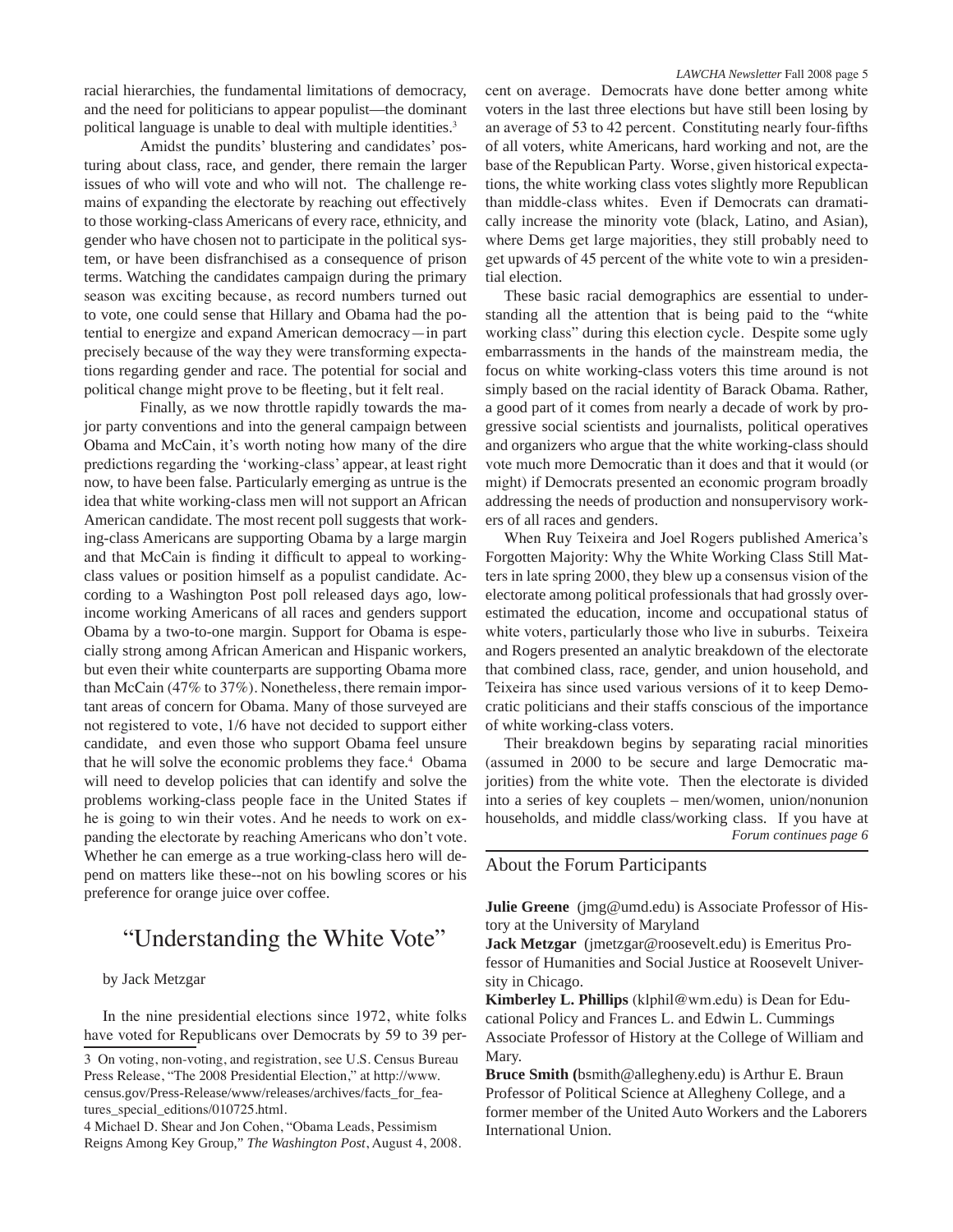least a bachelor's degree, you're "middle class"; if you don't, you're "working class." Teixeira and Rogers are aware that this two-class model is woefully simplistic for most purposes, but by showing how tightly a bachelor's degree correlates with income, wealth, and managerial and professional occupations, they made a strong case for using it as a key class marker.

Based on a study of exit polls that Columbia political science professor Dorian Warren and I did in 2006 for the Center for Working-Class Studies at Youngstown State University, here's what the last three presidential elections look like using Teixeira and Rogers categories.

The White Vote Average vote for Democratic presidential candidate in 1996, 2000 & 2004

| Class & Union<br>Household | White Men | White Women |
|----------------------------|-----------|-------------|
| WC-UH                      | 48%       | 54%         |
| MC-UH                      | 49%       | 61%         |
| WC-nonUH                   | 31%       | 43%         |
| $MC$ -nonUH                | 34%       | 48%         |

WC = no bachelor's degree / MC = bachelor's degree or more UH = at least one union member in household / nonUH = no union member in household

Probably the most important conclusion from this breakdown is that in general class is relatively insignificant compared to race, gender and being in a union household. White men in union households vote alike regardless of class, as do white men in nonunion households, but being in a union household increases white men's Democratic vote by 15 to 17 points. Though similar dynamics are present among white women, class does make a difference in how they vote. Middle-class white women vote 7 points more Democratic than working-class white women if they're both in union households, and 5 points more Democratic if in nonunion households. But, holding class constant, being in a union household has a larger effect – 11 points for working-class and 13 points for middle-class white women. Likewise, gender gaps are larger than class gaps, with women being at least 6 points and as many as 14 points more Democratic.

Three kinds of action conclusions have been drawn from this Teixeira-style analysis:

Decrease the white vote as a percentage of the electorate by registering and turning out more black, Latino and Asian voters. As Teixeira's recent work with Alan Abramovitz has shown, whites are decreasing as a percentage of the U.S. population, but they still vote at substantially higher levels than minorities. Much get-out-the-vote work has been and is being done among blacks and Latinos, but even the most optimistic projections find Democrats still needing to get at least 45 percent of the overall white vote to win this November.

- Increase the Democratic majority among union household voters. The labor movement has done a terrific job during the last decade in turning out union household voters, who still constitute nearly a quarter of all voters despite continued declines in union membership. But these voters have been stuck at 59 percent Democratic in the last three presidential elections, and as the table above shows, this figure would not even be that high without the whopping majorities produced by black and Latino union households. This is the one place where the labor movement can have a direct effect on the white vote – among its own members and their households. Given the stakes and the black man leading the Democratic ticket this year, unions need to challenge more of their members to vote for their union instead of their whiteness.
- Rally nonunion working-class white women, what punditry shorthand now calls "waitress moms" or "Wal-Mart women." Close to 20 percent of the electorate all by themselves, this group of women moved strongly against Democrats in the last three presidential elections – they gave Bill Clinton 47 percent of their vote, Al Gore 44 percent, and John Kerry only 38 percent. If that trend is not reversed, Obama is unlikely to be our next president. Getting these nonunion women back to the 47 percent range of 1996, is doable, however, since like other white women, they are more open to Democrats, more disposed toward active government, and even more favorable toward unions than white men.

The good news is that after much discussion of "Kansas" and "NASCAR dads," not all of it fruitless, these three conclusions have been embraced by Democrats of all stripes, including Obama himself, and by large parts of the labor movement. Much of the Democratic program, speechifying, and, most importantly, grassroots organizing is (or intends to be) focused on these three priorities.

### "On Two Wheels"

#### by Kim Phillips

Yesterday I drove past a black man riding a child's bicycle. He wasn't wearing a helmet and I recognized his checkered pants as those worn by line cooks. I slowed down and kept my distance. "Don't drift into the road," I whispered. Lately I've seen a steady stream of black workers riding bicycles. They wear the splattered pants of painters, or the gray jumpsuits of mechanics. In the small-town South where bike paths and reliable public transportation are a dream, most people own a car. I gauge the health of the economy by the number of men I see riding bicycles, by the crowds of black women clutching plastic grocery bags as they stand in the heat waiting for the local buses.

These working women and men form the backbone of America's new economy, which is an economy in crisis. How they work and where they work has not captured much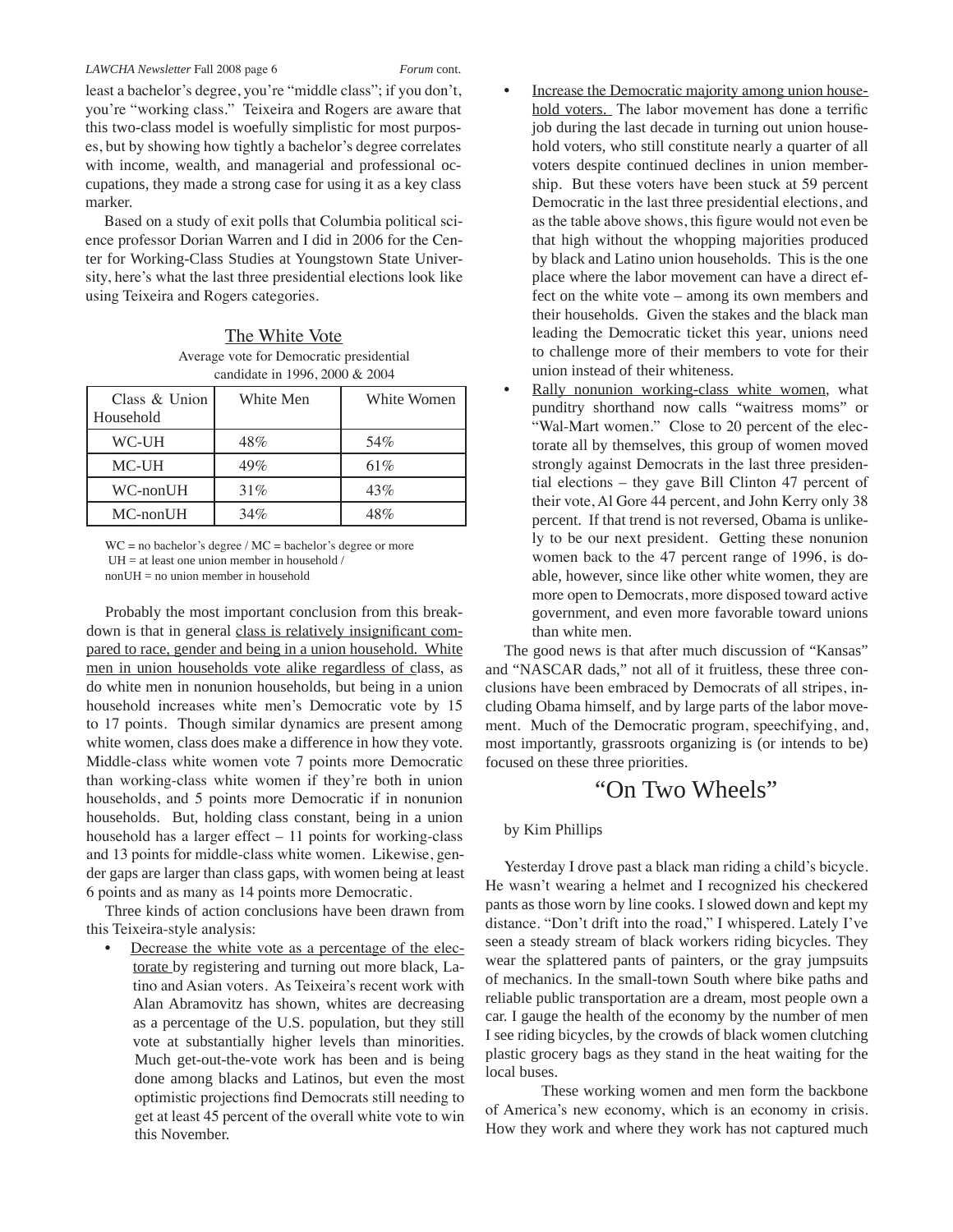Clinton's rhetoric, of course, was intended to galvanize voters suffering from a slowed economy and tighter wallets. She courted white workers in states where manufacturing jobs—old economy jobs—teeter on extinction, yet she repeatedly claimed that during her husband's administration, Americans' experienced a broad based income growth like no other since World War II. She did not remind her audiences that her husband helped make these jobs nearly obsolete, or how he helped usher in and then solidified the new economy. Moreover, during his eight years in office, he lowered trade barriers and irrevocably altered social welfare programs, thrusting millions of poor women into low wage service employment.

In this new economy, there are more security guards (81,004,130) than machinists (385,690), and more casino dealers (82,960) than lathers (65,840). American workers continue to produce more each year than the previous year, but they produce more services, not manufactured cars or television sets. Fewer than 15% of American workers labor in manufacturing jobs, half of the 30% in such occupations in 1950. Unions have tried to stem these losses and organize new workers, but service occupations tend to be casual, subject to frequent layoffs, have shorter hours, and

come without benefits, especially healthcare. Despite some gains during the Clinton presidency, overall the American economy has not benefited American workers for more than three decades. For workers, the pain has been particularly acute these past eight years. High gas prices and the housing crisis are additional blows to workers already reeling from a barrage of punches leveled at them.

And that has been the case for black workers. By any measure of employment data from the past eight years, as a group black workers have lost ground in these old economy jobs. And they are worse off than ever before, perhaps more so than any other group of workers. Black workers have 3-4 times higher unemployment (and in Philadelphia black male unemployment has hovered around 40%). Their rate of underemployment fluctuates between 24 to 30%, more than two times that of white workers. Their higher rates of no work, and too little work, means that many black households choose between feeding their kids and putting gas in the car. So in the South, black mothers and fathers walk, or they have interminable waits for buses. But during the primary campaigns, the candidates did not speak directly to, or about these workers.

While Clinton reached out to white workers through her use of divisive rhetoric that excludes black workers from the imagined working class, Barack Obama has struggled to connect with workers. His intemperate comment about "bitter

rural voters clinging to their Bibles and guns" suggests he forgot (or ignored, or worse, did not know) what these workers share with black and Hispanic urban workers: their sons and daughters serve disproportionately in the military. And toting a gun in Iraq does not mean, however, that these soldiers are the conservative corps waiting to be swayed by conservative political blather. Compared to jobs in the new economy, the military provides better pay and better benefits. Just ask black women, who comprise thirty percent of women in uniform. The military subsidizes childcare and provides healthcare. Despite Obama's clumsy statements during the Pennsylvania primary, he has not ignored working people. He won in South Carolina and Virginia because of the coalition between black workers, interracial civil rights groups, and black churches. Several big unions quickly endorsed him during the primaries and already they and others have organized their members on his behalf. To win in November, he'll have to learn from the progressive unions working hard to attract and represent di-

verse workers.

It is not an overstatement to say that the Democrats and Republicans understand how working class voters are critical to the election, but they have few new ideas about how to fix the economy. Hiding behind old rhetoric that sows race, class and gender divisions means they do not have to explain how is it that the government has no concrete plans to fix the inequalities in the nation's tax system; that it lacks a clear plan to make the economy work for workers who work more than ever before. Dividing America's working class makes it too easy to ignore workers' appeals for good jobs and health care.

Imagine what the campaign might sound like if a presidential candidate stopped at a bus stop in the small town South, held a Latina's, or a black woman's, grocery bag, and asked her what mattered. What if the candidate stood there along the shallow shoulder of the roads and listened, really learned about what it's like to travel in the new economy.

### "The White Working Class and the Fierce Urgency of Now"

#### by Bruce Smith

On January 23, 2007, I listened to Virginia Senator Jim Webb give the Democratic response to the President's State of the Union. The next day, my son—who was eleven years old in 1981 when his parents first stepped across the divide between working class life and the life of the professions, and who has a keen memory of that step—e-mailed me the text of Webb's speech. We both had heard something new. Webb emphasized the spirit that animated the Bush administration—a spirit he found wanting in its capacity for sacrifice and in its commitment to substantive social equality. Clintonian rhetoric had been unabashedly meritocratic—reflecting the powerful, upwardly mobile drive of the Clintons themselves. Webb *Forum continues page 8*

*"Dividing America's working class makes it too easy to ignore workers' appeals for good jobs and health care."*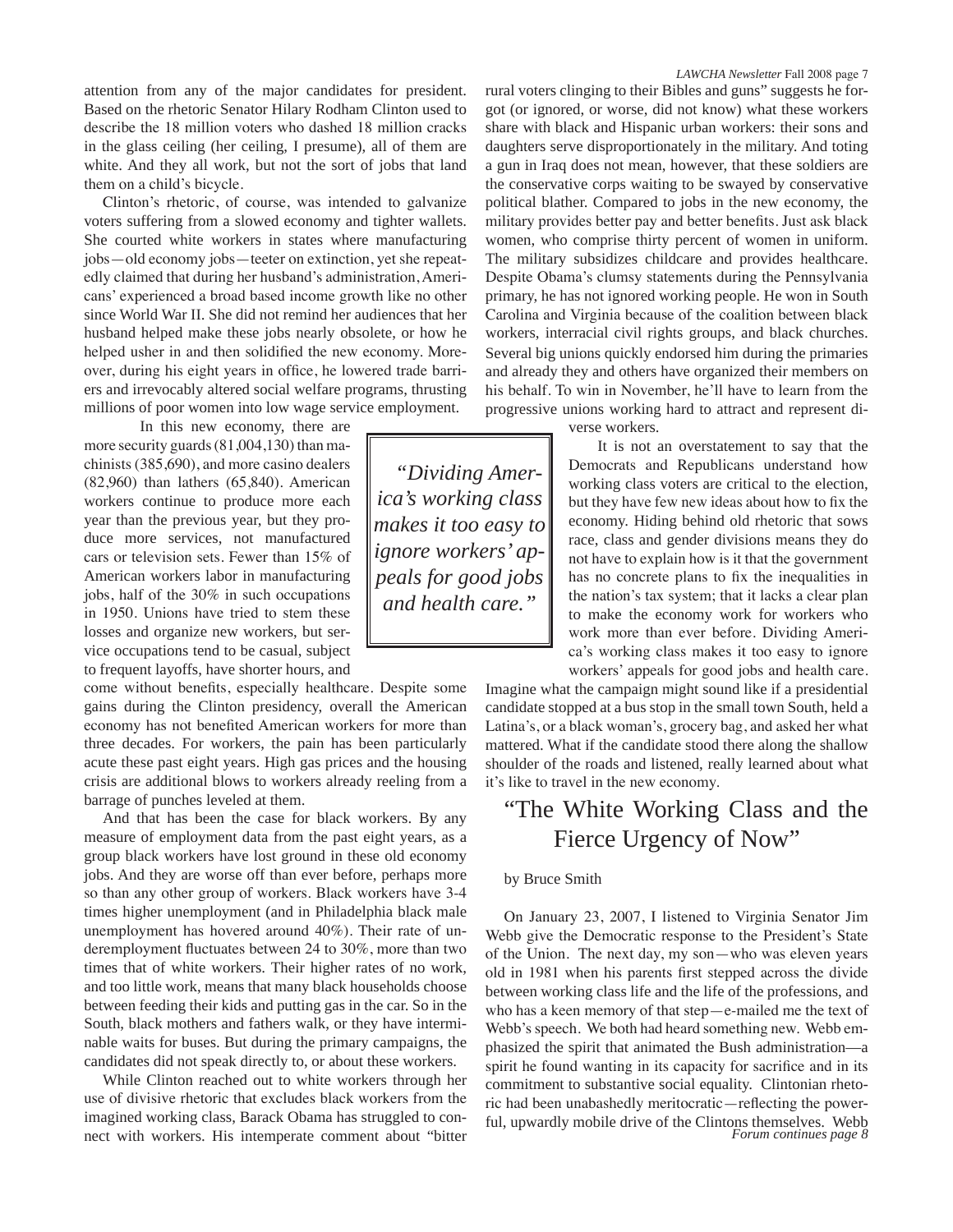#### *LAWCHA Newsletter* Fall 2008 page 8 *Forum continued*

offered instead a view of "American-style democracy" that he associated with Andrew Jackson—"that we should measure the health of our society not at its apex, but at its base." In doing so he also implied a critique of the increasingly thin egalitarianism of the Democratic Party. Webb presented a vision of a democratic community characterized by the principle that ordinary people must share in the rewards of our society even as they shouldered the burden of defending it. The middle class, in which Webb explicitly included both workers and white-collar professionals, was now "losing its place at the table" as "America…drift[ed] apart along class lines." Webb demanded more than equality of opportunity and its Clintonian corollary, the politics of empathy ("I feel your pain"). He insisted rather that broad-based participation in the promise of American life must become again the standard by which we judge the quality of American society.

Webb had been a Reagan Democrat of sorts, descended from the Scots-Irish Appalachian working class, who had quit the Democratic Party when Jimmy Carter granted amnesty to draft resisters. A year after Webb's arresting speech, "Scots-Irish" and "Appalachian" would become short-hand for a largely rural white working class that the Clinton campaign would attempt to mobilize in an increasingly desperate effort to keep Hillary Clinton's Democratic presidential nomination bid alive. But the reappearance of a distinctively working class politics surprised and worried many Democratic elites.

This renewed talk about the politics of social class, sometimes awkward and sometimes ugly, has had a de-centering candor about it. That such talk has begun may suggest that the iconic hold Ronald Reagan has had on American politics may finally be weakening. But it is as yet unclear whether the erosion of Reaganism will lead to the creation of a new progressive majority and a revivified Democratic Party.

In the year and a half since Webb's speech, Barack Obama has occasionally ruffled the feathers of some Democrats by praising Ronald Reagan. Obama has insisted that his praise of Reagan is not based on agreement with Reagan's policies but on the recognition of the nature of Reagan's achievement. Indeed, Obama has implied that only when Democrats are able to come to terms with Reagan's achievement, will it be possible for the Democratic Party to rebuild its foundation. Reagan's greatest accomplishment was at once psychological and rhetorical. He solidified certain political sentiments in enduring ways. The most significant feature of Reagan's achievement was the creation of the Reagan Democrat.

Reagan succeeded in taking the free-floating anger and sense of political abandonment rife among some segments of the white working class in the late 1970's, and shaping them into something approaching a new class consciousness. In The Audacity of Hope, Obama singles out the durability of the Reaganite appeal to white working -class Democrats as the most important feature of Reaganism. A barometer of Reagan's success has been the near silence, even among Democrats, on matters of social class during a period of rapidly growing social inequality. Obama's praise of Reagan is jarring precisely because it underscores the magnitude of Reagan's accomplishment.



*Obama supporters at the Democatic National Convention in Denver, August 2008*

Reaganism endured, in part, because of its psychological boldness. Consider two events that defined Reagan's first term—his destruction of PATCO in 1981, and his reframing of the idea of the American Dream in the campaign of 1984. Reagan's willingness to destroy PATCO aimed not just to weaken the labor movement, but to de-legitimate the idea of the union as the voice and natural organizational expression of working class Americans. That event was followed by a re-election campaign which proclaimed that "it [was] morning again in America"--a claim that proved to have enormous resonance with the white working class.

Taken together, the crushing of PATCO and the vision of a new American beginning wedded a deepened sense of powerlessness and loss of dignity among workers to an aspirationalism that suggested that America's best days were ahead. This fusion of a palpable sense of weakness with a vague, patriotic optimism was the core element of the Reagan Democrat. Webb's speech and the subsequent Democratic primary campaign have emotionally excavated the materials out of which this political atmosphere was originally constructed.

Obama may have recognized early the need to dismantle Reaganism if a new progressive Democratic Party was to come into existence, but his two notable responses to that need during last spring's primary were thrust upon him by the Reverend Wright episode and his ill-considered comments about "bitter" working-class voters. Both sets of remarks were steeped in political sociology. The race speech was immediately hailed as a tour de force, turning a serious challenge to Obama's campaign into an historic triumph. The "bitter" remarks were quickly seized upon by opponents as evidence of Obama's elitism, and the resulting uproar threatened to destroy his campaign. These pendular reactions pointed to the continuing power of Reaganism.

Despite the contrast between Obama's artful speech on race and his clumsy "bitter" comment, there were important continuities between the two sets of remarks. In the race speech, Obama gave equal standing to the legitimacy of "black anger" and "white resentment." He noted that the white working and middle classes do not feel "particularly privileged by their race." Seen through the lens of the "immigrant experience… no one's handed them anything, they've built it from scratch." Obama's candor about the intersection of race and class in American politics was a frontal assault on the foundations of Reaganism. Similarly, Obama's so-called "bitter" comments were a rejoinder to a New York Times article that explained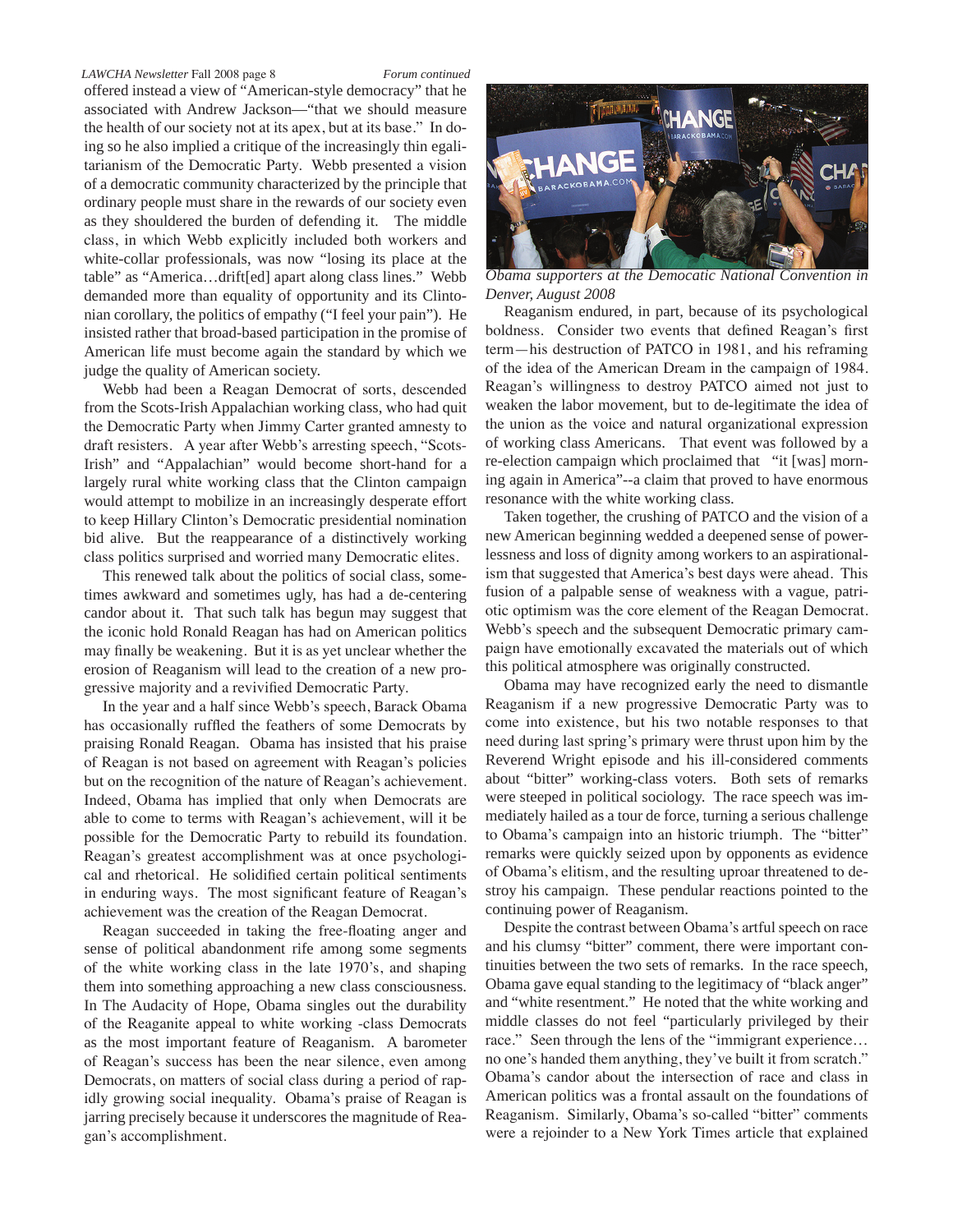Sensing the opportunity to gain political advantage, the Clinton campaign drew on the explicit categories and sentiments of Reaganism. Senator Clinton brazenly appealed to "working, hard-working Americans, white Americans," while Bill Clinton slyly observed, "I don't think it's your background or your income that makes you an elitist. It's your attitude."

Had Senator Clinton prevailed in the Democratic primary contest, the force of her white working- class strategy would have strengthened the legacy of Reaganism. Such an outcome would have been the culmination of Clintonism, since Bill Clinton, who came of age politically at the nadir of post-war liberalism, never doubted that Reagan had won. The distinctive features of Bill Clinton's style—the fusion of Democratic Leadership council wonkishness and down-home idiom, triangulation and his so-called Third Way—were predicated on the axiom of liberal weakness. Obama's campaign was based from the outset on a different notion--that Reagan's victory needn't be permanent.

Yet Obama's much-discussed difficulty in connecting with the white working class involves more than the stubborn persistence of Reagan's legacy. Two related elements are at work. In a famous anecdote, a distraught mourner was asked as he waited for FDR's funeral train to pass by if he knew President Roosevelt personally. The man said, "No, but he knew me." If Obama is to succeed in setting in motion a twenty-first century progressivism, he too must impart to ordinary people a sense that he understands their lives—even if his life is not quite like theirs. For all his rhetorical gifts, Obama has struggled to convey the possibility of a renewed dignity for ordinary people in ways that move the white working class. Some have argued that Obama's own life story should have this effect, while others have suggested that his story only reinforces a view of him as an exotic. Both views miss a deeper point. Obama's overcoming of the hidden injuries of class (and race) is so freighted with the meritocratic markers of contemporary class relations that many ordinary people doubt that Obama can understand them. In Obama's rhetoric, populist and meritocratic themes are often promiscuously mixed. But if Obama is "an imperfect vessel," the loss of a sense of possibility among white workers has also never been greater, thus his ability to connect with white workers remains the great imponderable.

Several years ago, Studs Terkel, in *Hope Dies Last*, called attention to the greatest threat confronting any progressive renewal—the prospect of the death of hope. Obama's politics rests upon the conviction that hope is not dead. But in the matter of the white working class, he now finds himself confronted with the practical difficulties of restoring hope. One measure of whether a new progressive moment is upon us will be the extent to which, on November 4, the white working class is prepared to take a chance.

### New LAWCHA Committee on Labor Landmarks, Public History & Memory

Jim Green (james.green@umb.edu)

At the last LAWCHA meeting in Vancouver, Elizabeth Jameson reported on the successful efforts of a committee she led to create a study and a proposal to the National Park Service to make the Ludlow massacre site a national landmark. She expects the proposal to be approved by the NPS soon. Betsy also proposed to the LAWCHA Board that a permanent committee be created to pursue other public/labor history projects with the support of the association. Her proposal was approved by the board. President Mike Honey asked me to chair such a committee on an exploratory basis.

I am, therefore, issuing a call to LAWCHA members to volunteer to work on this committee for the coming year. We will then issue a report to the LAWCHA Board when it meets in Chicago in June of '09. It is not easy to conduct business via the internet, but we will do our best, and I will meet with any one from the committee who can make it to the AHA in New York in January. What I hope to do this fall is to solicit proposals and ideas from volunteers and test their viability.

Most of what is going on in the commemorative/public history field has been initiated by local union groups, union retirees, librarians, preservationists and academics, like our exemplary LAWCHA colleagues in Chicago and Seattle who have created labor history tours, maps and websites of their cities. It is not clear yet what LAWCHA and the exploratory committee can do to support such initiatives, but this is an issue we will consider.

We may also discuss whether we can initiate public history projects, for example, of celebrations, the anniversaries of big events such as the centennial of the New York City "uprising of the 20,000," in 2009, the 90th anniversaries of the Centralia massacre and the Seattle General Strike, and so on.

We should also take up the question of continuing the work of Betsy Jameson's successful LAWCHA "Ludlow Committee." Many other labor history sites were proposed for landmarking by a theme study for the NPS directed by the Newberry Library in 1993. So far only the Waldheim Haymarket martyrs' monument and the Ludlow site have been formally nominated. The committee could vet the remaining sites, choose one, and produce a site study and landmark nomination to the NPS, a process that would take several years—an ambitious project and one that would gain the kind of credibility for LAWCHA the Ludlow nomination process has gained the United Mine Workers and other stakeholders.

I also hope that such a committee can make contact with and solicit more reports from the field on public history initiatives we can feature in this Newsletter and perhaps, in a more analytical way, in our journal Labor. If you would like to join this exploratory committee (no prior experience required) and begin an internet dialogue, please send me an email at james.green@umb.edu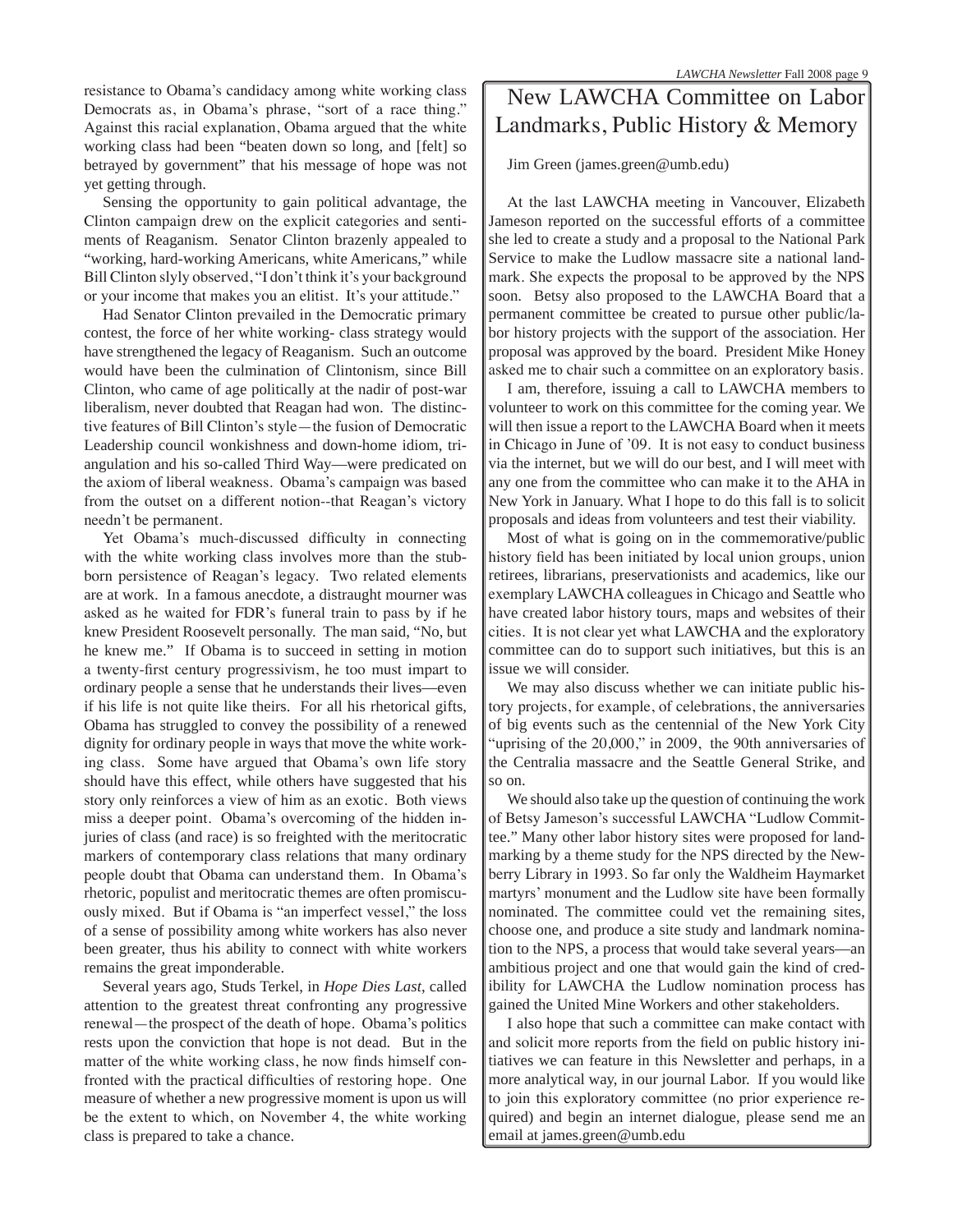### The Right and Labor: Politics, Ideology, and Imagination *LAWCHA Newsletter* Fall 2008 page 10

The Center for the Study of Work, Labor, and Democracy at the University of California, Santa Barbara invites paper proposals for a January 16-17, 2009 conference: "The Right and Labor: Politics, Ideology, and Imagination."

An intense and systematic hostility to trade unionism on the part of American conservatism is hardly news. It has been a notable feature of the nation's political landscape for decades. But an understanding and deconstruction of this phenomenon requires something more than mere condemnation, especially during the next few years when a labor-liberal effort to reform of the American labor law, along with the rise of labor's influence within the Democratic Party, is almost certain to generate a furious and determined counter attack from those who seek to limit the power and marginalize the legitimacy of U.S. trade unionism. This workshop/conference seeks to historicize and contextualize this political and economic impulse, examining its regional, racial, cultural, ideological structures and tropes. Proposals from political science, legal studies, literature, sociology and other disciplines are welcome.

Participants in the conference will include David Brody, UC Davis emeritus; Jennifer Brooks, Auburn; Jefferson Cowie, Cornell; Catherine Fisk, Duke; Gordon Lafer, Oregon;

Nelson Lichtenstein UC Santa Barbara; John Logan London School of Economics; Joseph McCartin, Georgetown; Lawrence Richards, Miami of Ohio; Reuel Schiller, UC Hastings, Elizabeth Tandy Shermer, UC Santa Barbara; Jean-Christian Vinel, University of Paris, Diderot; and David Witwer, Lycoming College.

For further information or to submit a paper proposal, contact Elizabeth Tandy Shermer at ellie@umail.ucsb.edu.

### LAWCHA's Joe Trotter Wins Honor

Former LAWCHA president Joe Trotter, chair of Carnegie Mellon University's History Department since 2001, has received the school's first Giant Eagle Professorship in Humanities and Social Sciences. A nationally recognized labor historian, Trotter served as the Mellon Bank Professor of History from 1996-2007. Trotter is the founding director of CMU's Center for Africanamerican Urban Studies and the Economy (CAUSE), an interdisciplinary research institute that fosters scholarship on the intersection of urban history, race and policy. The Giant Eagle Foundation established the professorship to support an outstanding faculty member in Carnegie Mellon's College of Humanities and Social Sciences.

### Not Yet A Member? Join LAWCHA Today!

Please enter my 2008 membership to LAWCHA, which includes a one-year subscription (four issues) to Labor: Studies in Working-Class History of the Americas.

- ɶ Individual one-year membership, \$50
- ɶ Student one-year membership, \$30 (please enclose photocopy of valid ID)

### *Canadian residents: Please add 7% GST and \$12 postage.*

*For orders outside the U.S. and Canada: Please add \$16 postage.*

Payment Options:

- ɶ I enclose my personal check, made payable to Duke University Press.
- ɶ Please bill me. (Membership cannot be entered until payment is received.)
- ɶ Please charge my p VISA p MasterCard p AmEx

| Card Number | Expiration |
|-------------|------------|
| Signature   |            |

\_\_\_\_\_\_\_\_\_\_\_\_\_\_\_\_\_\_\_\_\_\_\_\_\_\_\_\_\_\_\_\_\_\_\_\_\_\_\_\_\_\_\_\_\_\_\_\_

\_\_\_\_\_\_\_\_\_\_\_\_\_\_\_\_\_\_\_\_\_\_\_\_\_\_\_\_\_\_\_\_\_\_\_\_\_\_\_\_\_\_\_\_\_\_\_\_ Affiliation

Address Email

\_\_\_\_\_\_\_\_\_\_\_\_\_\_\_\_\_\_\_\_\_\_\_\_\_\_\_\_\_\_\_\_\_\_\_\_\_\_\_\_\_\_\_\_\_\_\_\_ City/State/Zip/Country

Please mail this form to: Duke University Press Journals Fulfillment Department Box 90660 Durham NC 27708-0660

You may also order by phone at 888-651-0122 (in the U.S. or Canada) or 919-688-5134. You can also join online at www.lawcha.org or www.dukeupress.edu/lawcha

\_\_\_\_\_\_\_\_\_\_\_\_\_\_\_\_\_\_\_\_\_\_\_\_\_\_\_\_\_\_\_\_\_\_\_\_\_\_\_\_\_\_\_\_\_\_\_\_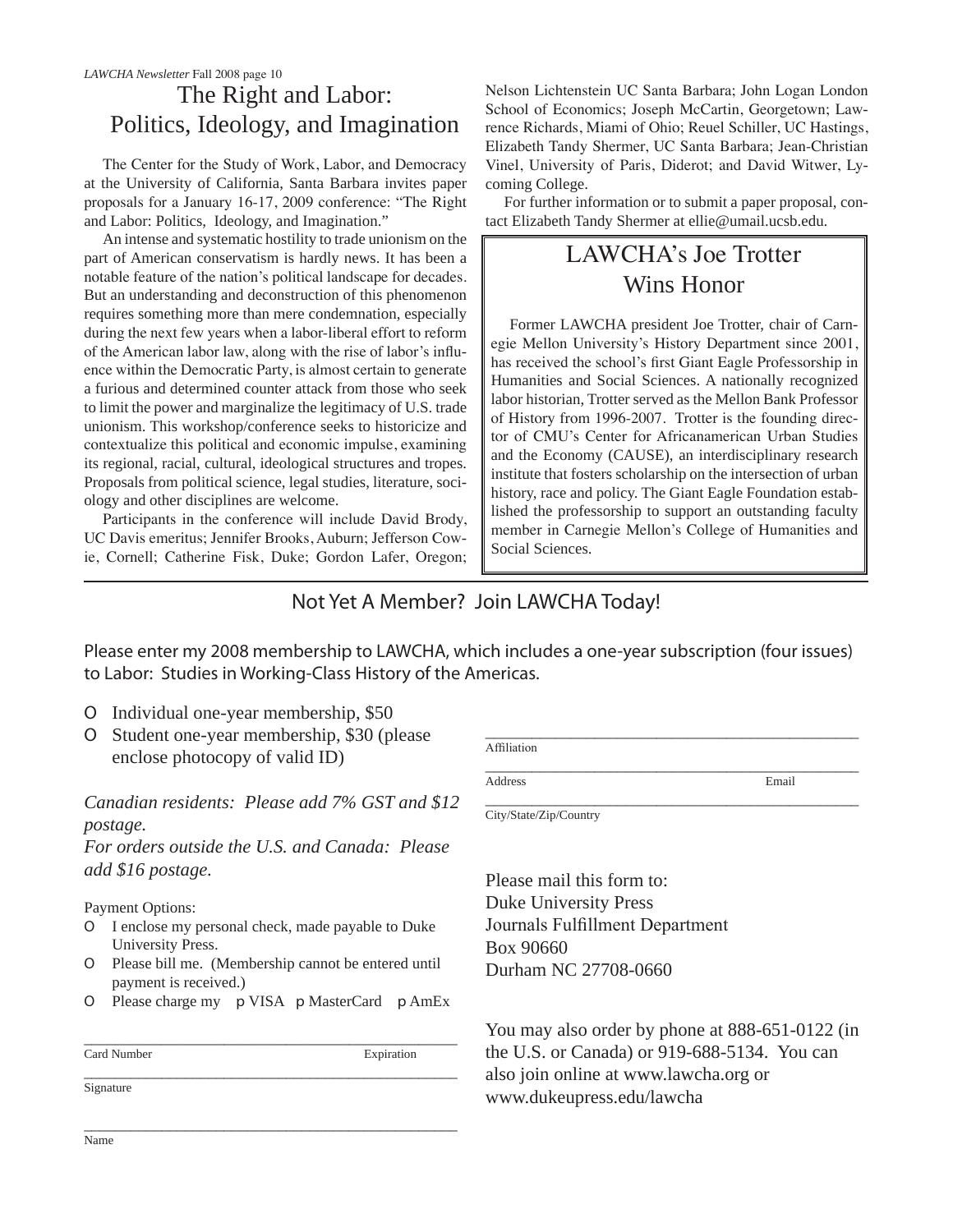Conference Meets in Vancouver, B.C.

*LAWCHA Newsletter* Fall 2008 page 11

#### by Michael Honey

From June 6-8, 2008, 225 labor scholars and union activists, about half of them Canadian and half of them from the U.S., met at the Simon Fraser Conference Center in downtown Vancouver, British Columbia. This unusual conference, jointly sponsored by the Pacific Northwest Labor History Association (PNLHA) and the Labor and Working-Class History Association, focused on the theme, "Indigenous, Immigrant, Migrant Labour and Globalization." Dozens of presentations provided insights into how global capitalism has disrupted traditional communities and also considered how people's movements have challenged racial-ethnic, gender, and class domination.

Participant comments marked the conference as an extraordinary gathering. "As a scholar of American Indian history, I was pleased to see room made for Indians and Labor, especially at the keynote plenary session," wrote Josh Reid, a Ph.D. candidate from the University of California-Davis. Virginia Chui, of the BC Nurses' Union, wrote, "I enjoy learning about the labour history and labour movement in North America, especially the impact on immigrants… we learn from the history so that we can prepare ourselves for the future."

Members of the Canadian Union of Public Employees (CUPE) and the Canadian Hospital Employees Union (CHEU), both of which have experienced major conflicts with the Canadian government over neoliberal efforts to slash jobs and benefits for workers, played important roles in the conference. Wrote CUPE's Ron Verzuh, "This was a great exchange of ideas about innovative ways to approach labour history and generate new possibilities to explore the nooks and crannies of the history of working people."

Said University of Washington graduate student Trevor Griffey, "the conference shifted the ongoing discussions of race and labor toward Asian and First Nations issues… It was great that the conference brought activists and academics together, and I'm grateful for the support that labor organizations gave to make this possible."



*Moon Ho Jung, Kim Phillips, and Michael Honey at the June 08 Vancouver Conference* 



*Kent Wong and Devra Weber in Vancouver*

Plenary sessions featured, among others, Kent Wong, Colleen O'Neil, Joan Sangster, David Kamper, Ruth Milkman, Gilbert Gonzalez, Nelson Lichtenstein, Karen Brodkin, David Brody, and CHEU's Judy Darcy. (David Brody's LAWCHA talk is available from our office, lawcha@duke.edu.) Scholars of ethnic minority and immigrant history included Jerry Garcia, Will Jones, Franca Iacovetta, Jose Alamillo, Raul Garcia, Maria Cuevas, Gilberto Garcia, Henry Yu, Kornel Chang, Kim Phillips, Moon Ho-Jung, while union activists included May Farrales of the Philippine Women's Centre BC, Cynthia Oka from No One is Illegal, and numerous others.

Graduate students from Canada and the Pacific Northwest, organized by LAWCHA graduate student committee chairperson Alex Morrow of the University of Washington, met with various individual faculty members to discuss their research, and presented papers at panel sessions.

LAWCHA had opened the conference with a luncheon, where it presented an award to David Brody for his pioneering work in labor history and to Betsy Jameson for her work to make the Ludlow Massacre site into a national landmark. Jarod Roll received the Herbert Gutman Dissertation Prize while Laurie Beth Green received this year's Philip Taft Labor History Award. At a Saturday night banquet, the PNLHA gave a special award to Ben Swankey for his lifetime of struggle, from the movements of the unemployed and unionists in the 1930s to his anti-war and anti-imperialist organizing in later years.

By combining with LAWCHA, PNLHA produced perhaps the biggest conference in its forty-year history. Participants from both organizations had the opportunity to learn from their cross-border colleagues and comrades. Evening sessions of food and music, the beautiful coastal environs of downtown Vancouver, and many individual exchanges made this a very special meeting. Conference planners Joey Hartman and Jim Gorman for the PNLHA, and LAWCHA Program Committee co-chairs Colleen O'Neill, Dorothy Fujita Rony, and LAW-CHA President Mike Honey spent over a year preparing this extraordinary conference. Their hard work certainly paid off!

Mark Leier, Professor and Director of the Simon Fraser University Centre for Labour Studies, concluded, "I think it was one of the best conferences I've been at, ever, period, end of story!"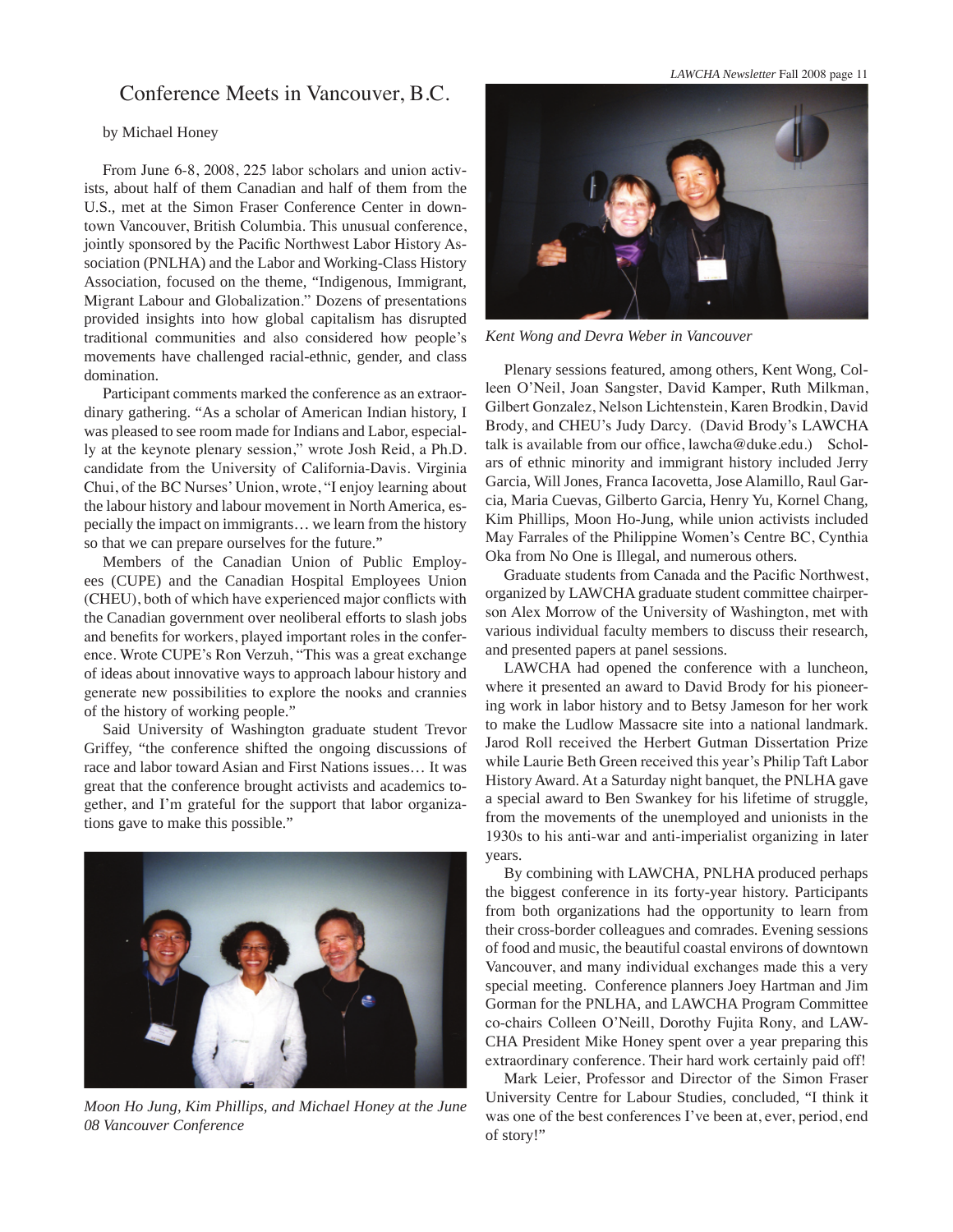### Reports from the Grassroots

*The following reports from LAWCHA activists detail our members' activities in different parts of the country. We encourage submissions from all members. Send them to Joe McCartin (jam6@georgetown.edu).*

### Greater Chicago

From Bob Bruno (bbruno@illinois.edu) & Liesl Orenic (lorenic@dom.edu)

**Illinois** 

The Chicago Center for Working-Class Studies looks forward to welcoming LAWCHA members to Chicago for the 2009 meeting. Over the last academic year the CCWCS hosted two panel events highlighting labor and politics in Chicago. As reported in the Spring newsletter, a November 2007 panel at Roosevelt University examined the local political successes of new labor-community alliances and addressed the housing, transportation and privatization pressures on Chicago's working-class communities. In March 2008 a second panel held at the Rudy Lozano Public Library in the Pilsen community offered a gendered

focus on these pressures with UIC planning a n d policy faculty Janet Smith and Pauline Lipman, Kim Wasserman of the Little Village Environmental Organization and Andrea Dakin from Housing Opportunities for Women led a discussion on how educational, environmental and housing policy especially have impacted working-class women in Chicago. In the spring the CCWCS hosted its 4th annual "Getting Paid to Cause Trouble: Careers in Social Justice" an event which brings together community and union activists and college students interested in careers working for change. In the spring CCWCS also hosted two book events: DePaul University labor educator and long-time organizer Bob Breving discussed his new book Changing Society: The Lives of Worker Heroes Who Made a Difference (Charles Kerr Press, 2008) which grew from twenty years of teaching writing and researching to unionists. The CCWCS also welcomed New York Times reporter Stephen Greenhouse to UIC to talk about his book, The Big Squeeze: Tough Times for the American Worker.

### Bay Area

from Don Watson (dwlabor@earthlink.net)

This Summer's 15th Annual LaborFest was fuller than ever using an array of mediums. These spread out from the July 5 "Bloody Thursday" event at ILWU Local 10 to the rest of July. Over 40 labor history events were held in 15 locations in the San Francisco Bay Area. The ongoing International Film and Video Festival featured about 20 films. Some events highlighted the 75th Anniversary of the New Deal. This year saw the First Annual LaborFest Book Fair. New books introduced by their authors included Ken Burt on "California Latino Politics", Dan Casssidy on "How the Irish Invented Slang", and Peter Cole on "Wobblies on the Waterfront." Many strikes in Northern California history were touched on, including the 1901 San Francisco waterfront strike, the 1934 Waterfront and General Strike, the 1946 Oakland General Strike, and the 1968 San Francisco State Faculty strike. A LaborFest highlight was a tribute to the deceased folk-singer Utah Phillips. These crowded events finally ended on July 31.

The Bay Area Labor History Workshop is entering its 29th season this Fall. The season opens on September 21st with Richard Bermack and Robin Walker on an exhibit about the ILWU 1948 Waterfront Strike. In October Rhian Miller from the television series "We Do the Work" will present. In November Archie Green will introduce an awaited new Labor Archives produced Labor Landmarks book. In January author Gray Brechin will present on the impact of the New Deal in California. BALHW coordinator Bill Issel has won a Fullbright to teach a year in Hungary and a committee is keeping the Workshop moving until he returns. For information on programs, contact Catherine Powell or Carol Quenod at the

Labor Archives: 415-564-4010.

Archie Green's Fund for Labor Culture and History will be presenting "LaborLore Conversation V" on September 20th at the Sailors Union of the Pacific in San Francisco. This is an annual event that moves about the country. Anyone interested in attending should contact Archie at 415-552-3741.

The Pajaro Valley Arts Gallery in Watsonville will be presenting "A Community Retrospective" on the Watsonville cannery strike of 1995-

97. For more information, contact Don Watson at: dwlabor@ earthlink.net.

### Seattle

from James Gregory (gregoryj@u.washington.edu)

A Labor Archive for Washington State. That is the goal that the Harry Bridges Center for Labor Studies, LAW-CHA members, and the Washington State Labor Council (AFL-CIO) have agreed to pursue. Recognizing that the la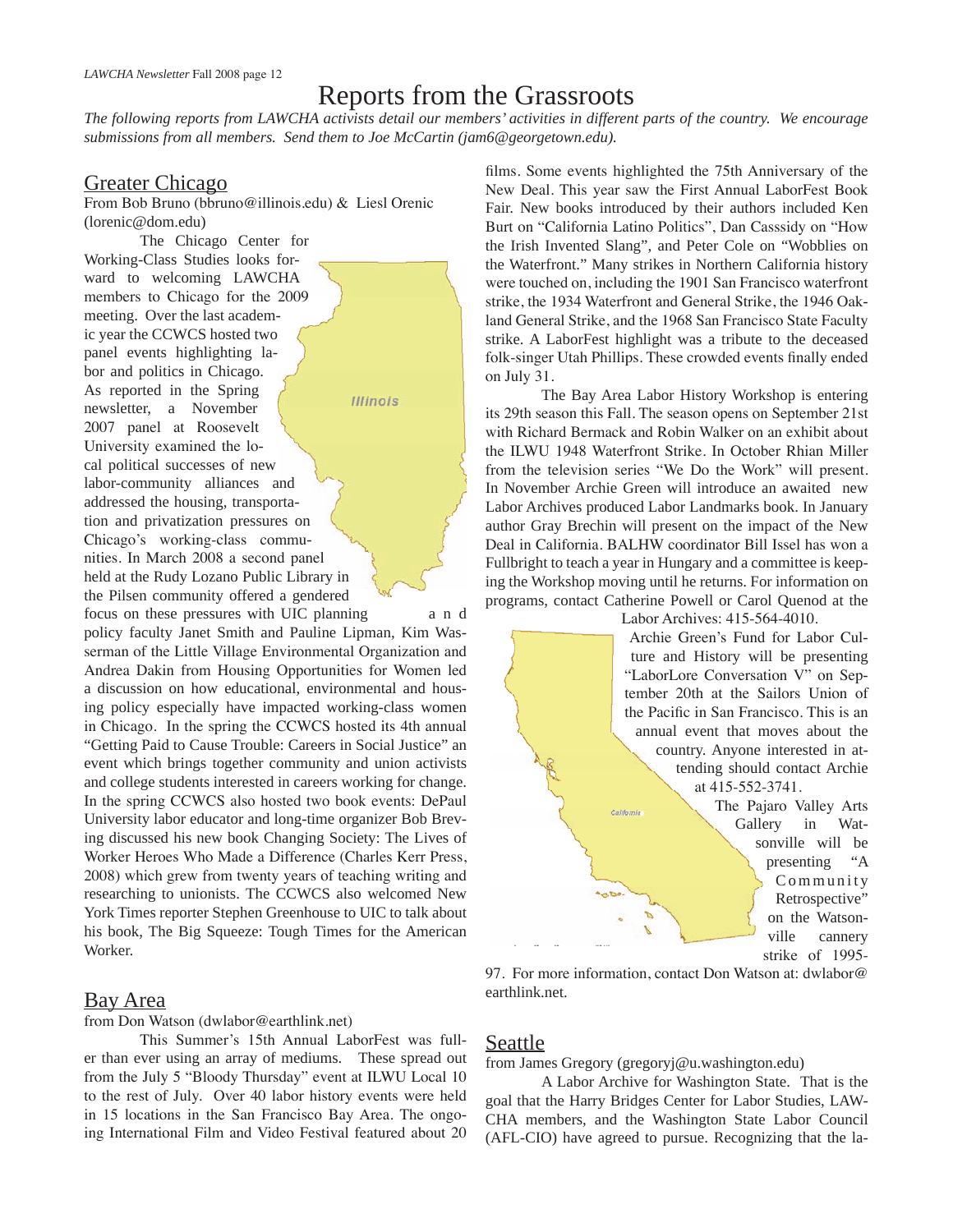bor heritage of this region needs to be preserved and publicized, the State Labor Council passed a resolution supporting the Labor Archive initiative and pledging funds at its annual convention held in Vancouver, Washington, August 4-8.



The Washington Labor Archive will be part of the University of Washington Library. That facility is already home to dozens of union collections and other labor related materials. The plan is to hire a professional labor archivist and gather those existing collections and new materials into the Washington Labor Archive that will be managed jointly by the Bridges Center for Labor Studies and the library. The archivist will work with unions, advising them on records management, and acquiring materials for preservation and use in the Labor Archive.

Funding is a challenge. UW libraries are contributing. The Bridges Center will contribute from its endowment. But most of the funds will come from the unions and labor councils of Washington state. Locals are pledging annual contributions. We will also depend upon individual gifts from workers and friends of labor. Working people in Washington state have a history of that kind of generosity. The Bridges Center itself operates on an endowment that derives from more than 1,000 individual contributions. We hope to have funding commitments in place by next summer and be able to hire an archivist soon after that.

#### Minnesota

Minnesota

From Peter Rachleff (rachleff@macalester.edu)

Where do the hip labor historians meet? Why, Postville, Iowa, of course! On Sunday, July 27, LAWCHA activists Leon Fink, Susan Levine, Shelton Stromquist, and Peter Rachleff managed to find each other amidst a crowd of 2,000 immigrant rights/labor rights protestors. Leon and Susan had joined forces with the Chicago Jewish Council on Urban Affairs and Peter with Twin Cities Jewish Community Action in mobilizing Jews, trade unionists, and rights advocates to ride buses to the small northeastern Iowa community which is home to AgriProcessors, the country's larg-

est kosher meatpacking plant. Shel inspired Iowa City ac-

> tivists to make their own pilgrimmage to Postville.

The journey, ecumenical service, march, and rally were organized to protest AgriProcessors' labor practices, their anti-union activities, and the May 12 raid by ICE, the Immigration and Customs Enforcement arm of Homeland Security. Nearly 400 immigrant workers, most of them

#### *LAWCHA Newsletter* Fall 2008 page 13

Guatemalan (see Leon's book, THE MAYA OF MORGAN-TON, on the 1990s experiences of their sisters and brothers in the North Carolina meatpacking industry), were arrested, confined in tents in the Waterloo, Iowa, fairgrounds, charged with felony "aggravated identity theft," (See Julia Preston, "An Interpreter Speaking Up For Immigrants," New York Times, July 11, 2008. This includes a link to the 14 page essay by interpreter Erik Camayd-Freixas.) and railroaded to five month prison sentences, while their partners were placed under house arrest and "allowed" -- with no source of income -- to care for their children. July 27 protestors streamed into Postville from Milwaukee, Madison, Des Moines, and Davenport, as well as the Twin Cities, Chicago, and Iowa City. There were even two busloads of young Jewish teens from Minnesota "Camp Ramah."

In building the event, Rachleff circulated an article, "No Human Being Is Illegal" (http://www.monthlyreview.org/mrzine/ rachleff220708.html). Jewish Community Action received support from UFCW Local 789, UNITE-HERE Local 17, and several SEIU locals. Rachleff also worked with Deborah Rosenstein, Labor Education Service, University of Minnesota, in developing a curriculum to be used on the Twin Cities buses. He and Deborah enjoyed nearly four hours of captive -- and responsive -- audiences along the way. The Twin Cities community is working on "Hekhsher Tzedek," a campaign to expand the definition of "kosher" to include the treatment of workers, from working conditions and wages to respecting the right to organize.

Our mobile LAWCHA scholar-activists returned to their respective home cities determined to continue to contextualize the historical relationships between immigrant and labor rights while standing up for expanding both in the here and now.

### Western Pennsylvania

From Charlie McCollester (Charles.McCollester@iup.edu)

This year in November marks the 250th year since the occupation of the smoldering ruins of the abandoned Fort Duquesne by the British and the end of 14,000 years of Native American control over the Forks of the Ohio. For Pittsburgh's 250th anniversary, the corporate powers-that-be were determined to both control and neutralize any serious discussion of the region's post 1970s economic collapse and its social and political significance, so the past year has witnessed a vacuous and innocuous celebration that neither confronts the meaning of the past nor discusses the city's direction in the future. In a symbolic affirmation of willed historic amnesia, the major physical change effectuated by the commemoration has been the burying of the remains of Fort Pitt to expand commercial space.

It is very timely that the Working-Class Studies Association will come to Pittsburgh in 2009. The WCSA conference, June 3 – 6, will be hosted by the University of Pittsburgh, with sponsorship from other area campuses, labor and community organizations. With three full days of panels, lectures, workshops, performances, screenings, and site visits, the gathering

*Notes continues page 14*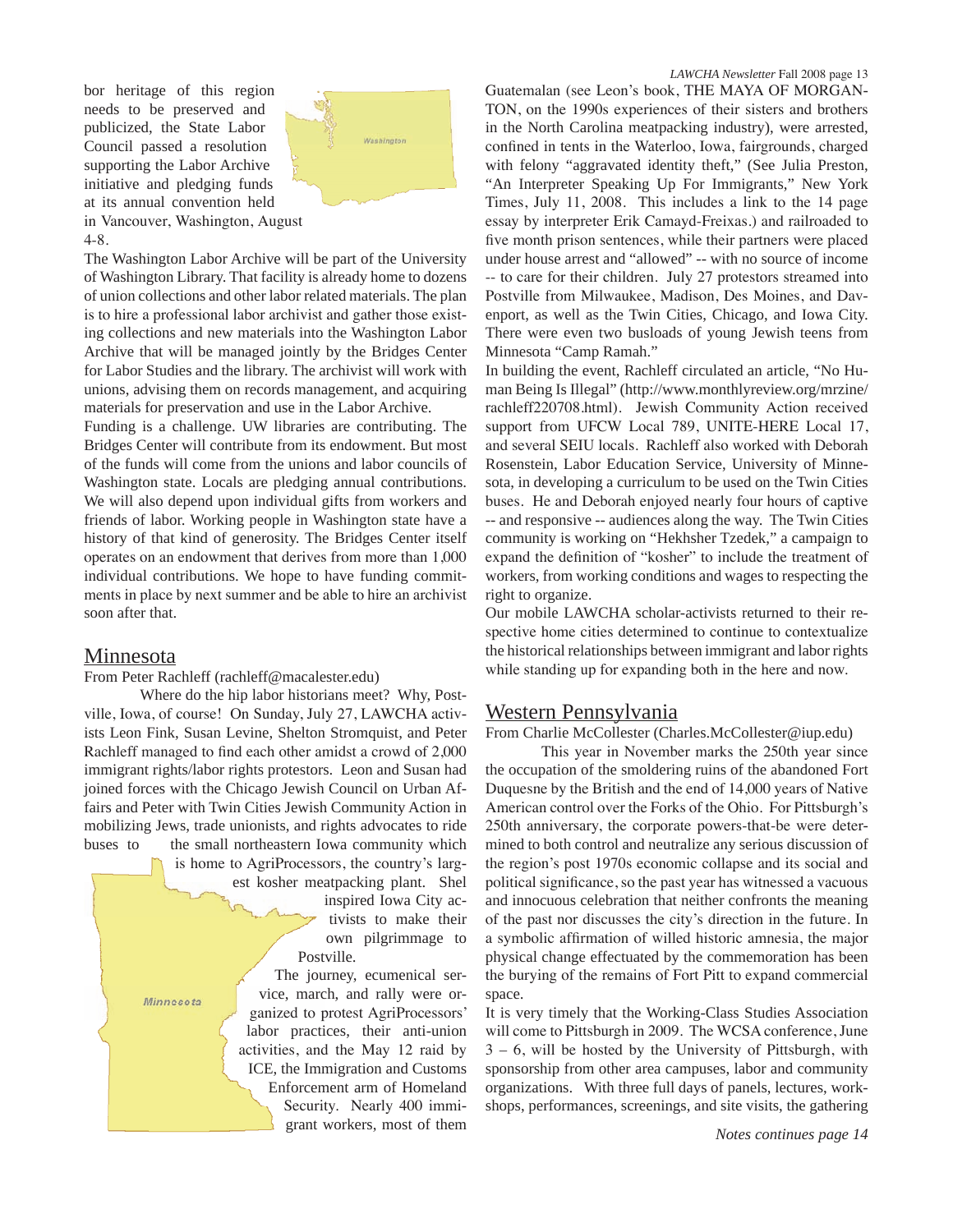#### *LAWCHA Newsletter* Fall 2008 page 14 *Notes continued*

will provide an opportunity for participants to present their projects, make connections, and learn about resources for the work we hold in common. Participants will be invited to visit such sites as Braddock's Carnegie Library (the first one to be built in the US), the venue of the 1892 Battle of Homestead (now surrounded by the Waterfront Mall), and St Nicholas Croatian Church in Millvale (home of Maxo Vanka's extraordinary murals). (See www.wcstudies.org for more details and call for proposals.)

For many activists, we hope to engender a People's Pittsburgh 250 commemoration of the 250th year that will begin in November and engage the city in a discussion about the meaning of the city's history of production and struggle, how time and time again, the imperial dreams of nations and businesses were met by indigenous, collective resistance. This resistance was rooted in social class and concerted activity. An especially sharp and bitter conflict will mark its centennial in 2009, the McKees Rocks Strike of 1909. Bloodier than the much better known Homestead Strike, McKees Rocks marked the first major eastern and southern European immigrant labor union uprising. McKees Rocks, which comprises a remarkably intact, though struggling, working-class community only four miles downriver from the Point, will be another site visited during the WCSA gathering.

I am deeply honored to have been asked to co-chair the WCSA event in Pittsburgh. My friend, colleague and fellow co-chair Nick Coles has carried the bulk of the weight of organizing the conference so far in a very thorough and impressive way. I have been preoccupied with finishing my book The Point of Pittsburgh: Production and Struggle at the Forks of the Ohio which focuses on the working-class struggles and achievements in Pittsburgh. Hopefully, this book and events planned around the People's Pittsburgh 250 and the McKees Rocks Strike Centennial will help shift attention toward the key role played by workers and their organizations in the life of this city and the nation. Hopefully again, these efforts will create a stimulating environment for the WCSA conference to reflect on and discuss the critical relevance of the regional, nation and international working class to an understanding of human society.

#### Florida

From Bob Zieger (zieger@ufl.edu)

After a decade or so of effort, a coalition of Florida trade unionists, civil rights activists, and public officials was successful in having a commemorative tablet honoring the memory of A. Philip Randolph, a Crescent City, Florida native erected. The A. Philip Randolph Institute and the Florida Department of State are the official co-sponsors. The

plaque was unveiled in the spring of 2006 and stands on the site of the church at which Randolph's father James W. Randolph was the pastor. The text informs viewers of Randolph's

Florida

contributions to labor and civil rights and carries this quotation: "Salvation for a race, nation, or class must come from within. Freedom is never granted. It is won. It is never given.



*Recently erected plaque marking church where A. Philip Randolph's father, James W. Randolph, was pastor, in Crescent City, FL*

#### Connecticut

From Cecilia Bucki (CBucki@mail.fairfield.edu) In July 2008, I participated in a Local Labor History Day for Teamsters Local 1150 (Sikorsky Aircraft, Stratford). Sikorsky makes helicopters and has just landed a large Pentagon contract that will keep the plant busy for years to come. For a number of summers, the Teamsters local had partnered with management to reach out to local high school students to "intern" with skilled tradespersons, shadowing their "mentors" throughout the workday and learning skills, all at \$20 per hour. The students were a diverse group, and included some young women! The Sikorsky management, worried about the looming shortage of workers in the skilled metal-trades, has supported this union effort to recruit teenagers. If they successfully complete the program, interns are guaranteed skilled jobs at Sikorsky once they graduate from high school.

The local arranges several training days during the summer, and Labor History Day was one Friday. It took place at the Mattatuck Museum in Waterbury, which has a new "Brass Valley" exhibit that recounts the history of working people from the late 18th century to today. Waterbury and the whole Naugatuck Valley was the center of the brass industry in the 19th-century United States. Museum staff, along with myself and Jeremy Brecher, co-author of the 1982 oral history book Brass Valley (Temple University Press), prepared different activities for the 100 or so interns and mentors. Divided into four groups, each rotated four exercises: one explored the exhibit, guided by and answering questions prepared by museum education director Marie Galbraith and myself; another group practiced oral-history training with Brecher; another watched the old ILGWU stand-by "The Inheritance;" and another participated in a mock-assembly line, where union stewards role-played obnoxious foremen abusing the workerinterns in a non-union environment. At the end of the day, everyone gathered to listen to the local chief steward explain the threatened state of the labor movement today and urge support for the Employee Free Choice Act (EFCA).

Remarkably, the interns had a great time. The men-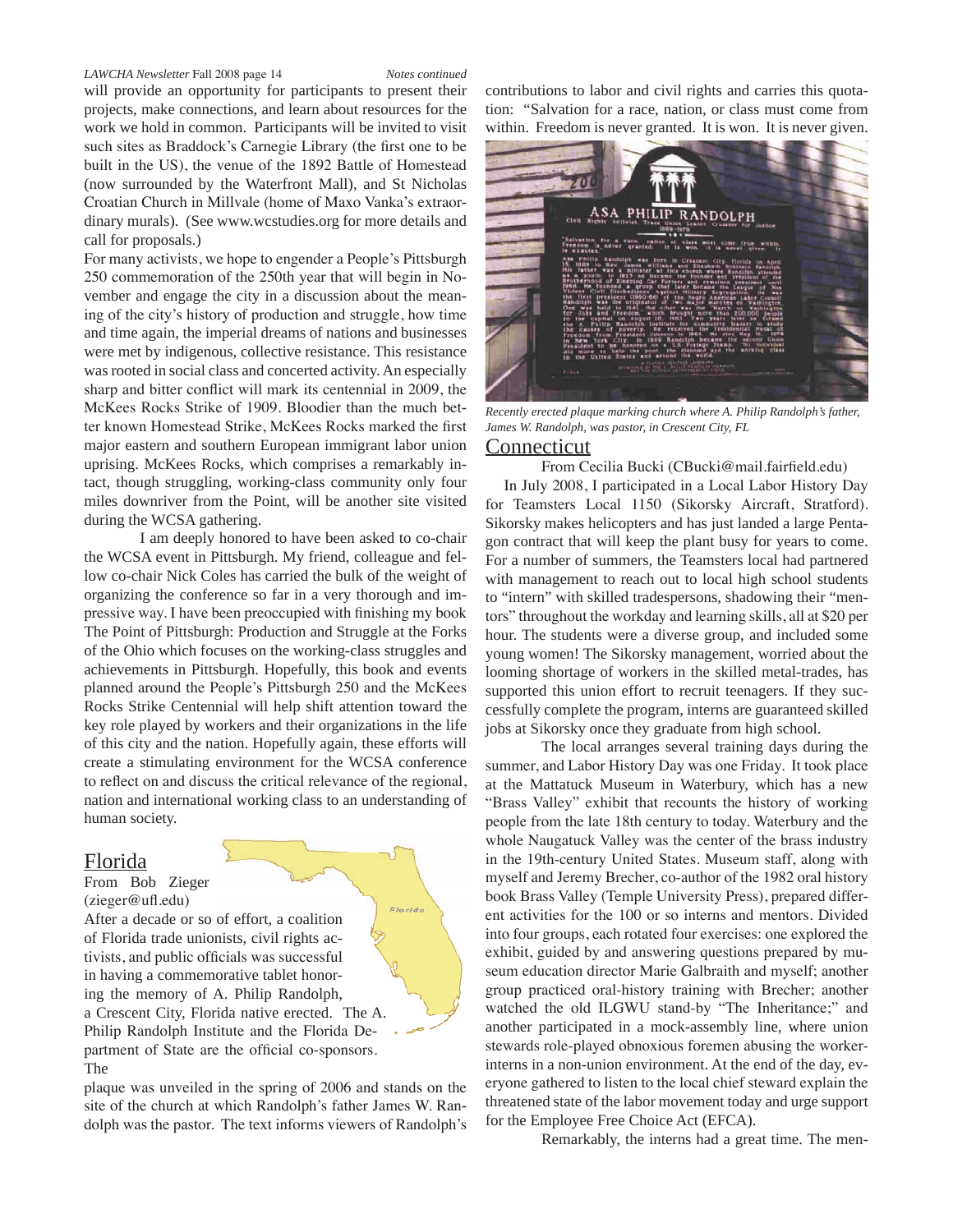tors were all union volunteers who were determined to impart their hard-won savvy about union-management relations. Those machinists I spoke with at lunch noted that when they retire, they wanted the new generation to carry on. This local carried on a six-week strike a few years ago to stop Sikorsky management from increasing the worker portion of health insurance premiums. Some small concessions were won at that time, but the strike garnered attention locally as public reaction generally was "finally someone is standing up to stop the bosses!" The interns, for their part, seemed determined to take advantage of these opportunities. They seemed very aware of the limited kinds of good jobs in de-industrialized Connecticut. And ironically, management, so worried about finding new skilled workers, has to agree with this union program because they had laid off many skilled workers in the 1980s, and had trained few in the 1990s, with no thought to the future.

Anyone interested in this project can contact Chief Steward Joseph Grabinski at <jgrabinski@sikorsky.com>

### **Wisconsin**

Andrew E. Kersten (kerstena@uwgb.edu)

Generally, Wisconsinites have not suffered as much as others during these disastrous banking and housing crises. That said, this last year has been a trying one for workers in the state. In June 2008, 4.9% of the state's labor force was out of work and looking for employment. But, in many cities, the rate is much higher. In Green Bay, where I live, the unemployment rate in June 2008 was 6.9%. Higher rates elsewhere are expected. In Kimberly, Wisconsin, managers of the NewPage

paper mill, which is unionized, just announced that the plant will close, throwing nearly 500 workers out of work. Inflationary pressures are making the situation worse. Raises promised state employees who are not unionized have been rescinded. Unionized workers in and out of state employ have had to fight for meager gains. In May, 2008, Local 487 of the Boilermakers at Kewaunee Fabrication (Kewaunee, Wisconsin) went on strike after negotiations for a new three-year contract stalled. Managers at Kewaunee Fabrication soon brought in "replacement workers." Lt. Governor Barbara Lawton denounced the use of "scabs" but later publicly apologized for using the term. Such political wavering did not help the Boilermakers' cause. After holding out for two months, the union agreed to a modest 3.4% raise. The state government has failed to adequately back workers attempts to improve their lot. Bills that would allow University of Wisconsin faculty to unionize and would mandate the teaching of labor history in public schools have been bottled up by the Republican-led Assembly. It may take another election cycle to alter the situation.

I'm not alone in my desire for a meaningful political transformation. I live next to a retired farmer who spent many a cold Wisconsin winter working for a muffler manufacturer. At the plant, he was a proud member of the United Steelworkers of America. My neighbor frequently stops by to give me the union's bi-monthly magazine, USW@Work. The last time he gave me the magazine, he said, "You know what my dad used to call these kinds of times, Andy?" "Republican times," he quipped. It seems to me that many in Wisconsin are looking forward to a change. Expect unionists in the state to again take a leading role in the November elections.

The Cornell University ILR School, in collaboration with LAWCHA, is pleased to announce the winner of the 2008 Philip Taft Labor History Award for the best book in American labor and working-class history published in 2007:

Laurie B. Green,

*Battling the Plantation Mentality: Memphis and the Black Freedom Struggle* The University of North Carolina Press

For information on nominations for the 2009 Prize, due in by December 15, 2008, please visit the Taft Award website: http://www.ilr.cornell.edu/taftaward/

Labor and Working Class History Association (LAWCHA) announces the winner of the 2008 Herbert Gutman Prize for Outstanding Dissertation in Labor and Working-class history:

Jarod Roll,

"Road to the Promised Land: Rural Rebellion in the New Cotton South, 1890-1945" (Northwestern University, Advisor: Nancy MacLean)

For information on the 2009 Prize competition, due by November 30, 2008, please visit the Gutman Prize website: http://www.lawcha.org/gutman.php/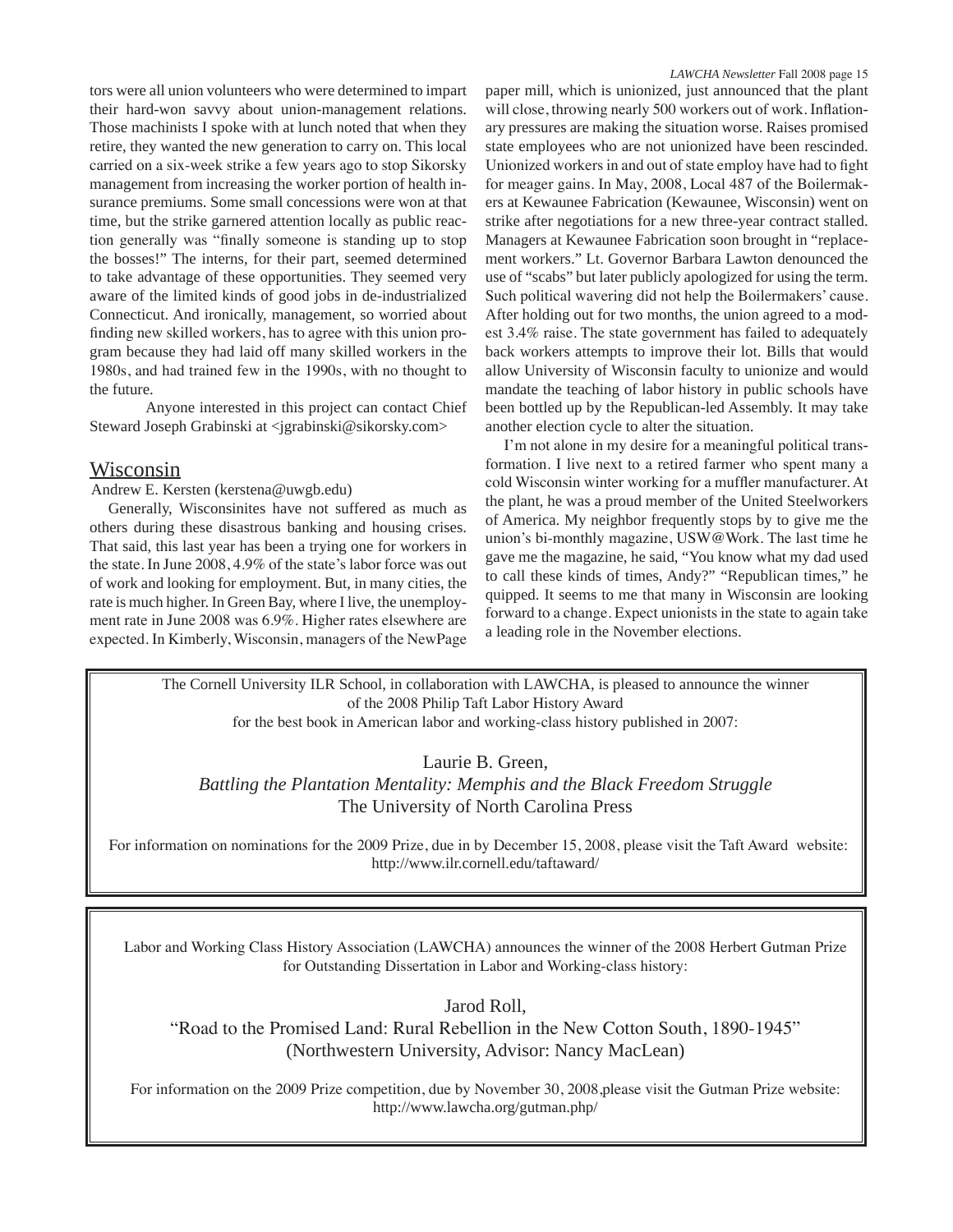### Teaching Labor and Working-Class History

by Bob Bussel and Joe McCartin

This section launches what we hope will become a regular feature in the LAWCHA newsletter: reflections on our teaching craft.

We encourage those who teach labor and working-class history, whether to academic, labor, or public audiences, to share ideas about how they approach their work. How has your approach to teaching labor and working-class history evolved? What types of teaching strategies and methods have you found most successful? What kinds of materials have you used to stimulate your students? How does your audience influence your pedagogy? What kinds of projects/assignments have you found most successful in encouraging your students to think critically about labor and working-class history? These questions are meant to be suggestive, not prescriptive. We offer them as a starting point in order to generate a useful exchange of ideas and strategies about how we approach our craft. Please send your proposals for contributions to us.

We open this series with reflections from the British-born Colin J. Davis, historian at the University of Alabama, Birmingham, and Marcus Widenor, labor educator at the University of Oregon.

### Teaching: A Transnational Perspective

by Colin J. Davis

I have taught a range of labor history courses over the years to a variety of students. Thus there is no one template. I first began teaching labor history at the Labor Studies Department at Rutgers University in the mid-1980's. The course was entitled "Development of the American Labor Movement" and split into two sections from Colonial to the Civil War, and Reconstruction to the Present. Most of the Rutgers students were suburban kids with little knowledge or understanding of what labor history was/is. I was somewhat constrained by the "Labor Movement" angle but managed to convey most major developments, both economic and political. I traced the emergence of the first labor movements, going through the political parties, and finally arriving at the multi-faceted present. Interestingly, I simultaneously taught Labor History through the IBEW apprentice program at Empire State College in New York City. Here the students were invariably white male apprentices with a smattering of minorities (both male and female). Now the challenge was to keep the students awake because they came to my class after either a long day of classes or work. I was freed by the title and able to incorporate indentured servitude and slavery. Just as vital: discussion of migratory waves let loose a rambunctious discussion of immigrants and their effects on culture and economy. To a large extent the experience was rewarding—the students reminded me of my apprenticeship as a tool and die maker in England (toolmaker in British parlance) and how fascinating I once found my social studies classes at the local technical college. This is not to say that the apprentices found my course "fascinating and insightful" but evaluations tended to be positive. The key was to keep the class going; using examples of labor battles certainly stirred their mostly male hearts.

What surprised both the Rutgers and Empire State students was the incredible level of class conflict. Gun battles, use of armed guards and thugs, assassinations, dynamite, police and militia brutality, and pitched street battles all played a role in stirring the students' interest. It mirrored my own experience as an undergraduate at the University of Warwick. When first introduced to U.S. Labor History one was immediately struck by the level of class violence and state coercion. With such a backdrop the question "Why No Socialism?" had such a resonance. For most of the students the question was more like, "why didn't I get this history at school?" Whether suburban or urban students, the common refrain was that work comes with a cost. The point is either to accept the conditions or to actively change them. Hopefully my students would use history to follow the latter.

In 1991, I moved to the University of Alabama at Birmingham (UAB) and encountered a completely different range of students. Most undergraduates were first generation students—many, if not most, had working class backgrounds. Teaching labor history to them seemed like preaching to the choir. Many were grandchildren of textile workers, coal miners and steel workers, and thus brought with them a keen interest in trade union history. Some carried negative baggage, however. This was especially true of textile-related students. The 1934 textile strike defeat still held some negative feelings. Luckily, I was able to show the superb documentary "The Uprising of '34," which comes to grip with strike defeat and the lasting memory of familial schisms. The positive effect of this course made me branch out to courses in Women's Labor History and Labor History and Film. The latter has been a very popular course. Showing films like The Molly Maguires, Reds, On the Waterfront, Mac, and Norma Rae always led to lively discussions and insightful analysis. Like The Uprising of '34 the Grapes of Wrath had a dramatic effect. Many of the students had family backgrounds linked to sharecropping and tenant farming. For others Norma Rae and its way of dealing with class and race struck a chord. Invariably, students identified with the main female character and the dire consequences of being an oppositional figure in a small Southern textile town.

At the graduate level (MA), I inaugurated a course on Transnational Labor History. Initially the graduate students were wary. As with most early criticisms of transnational his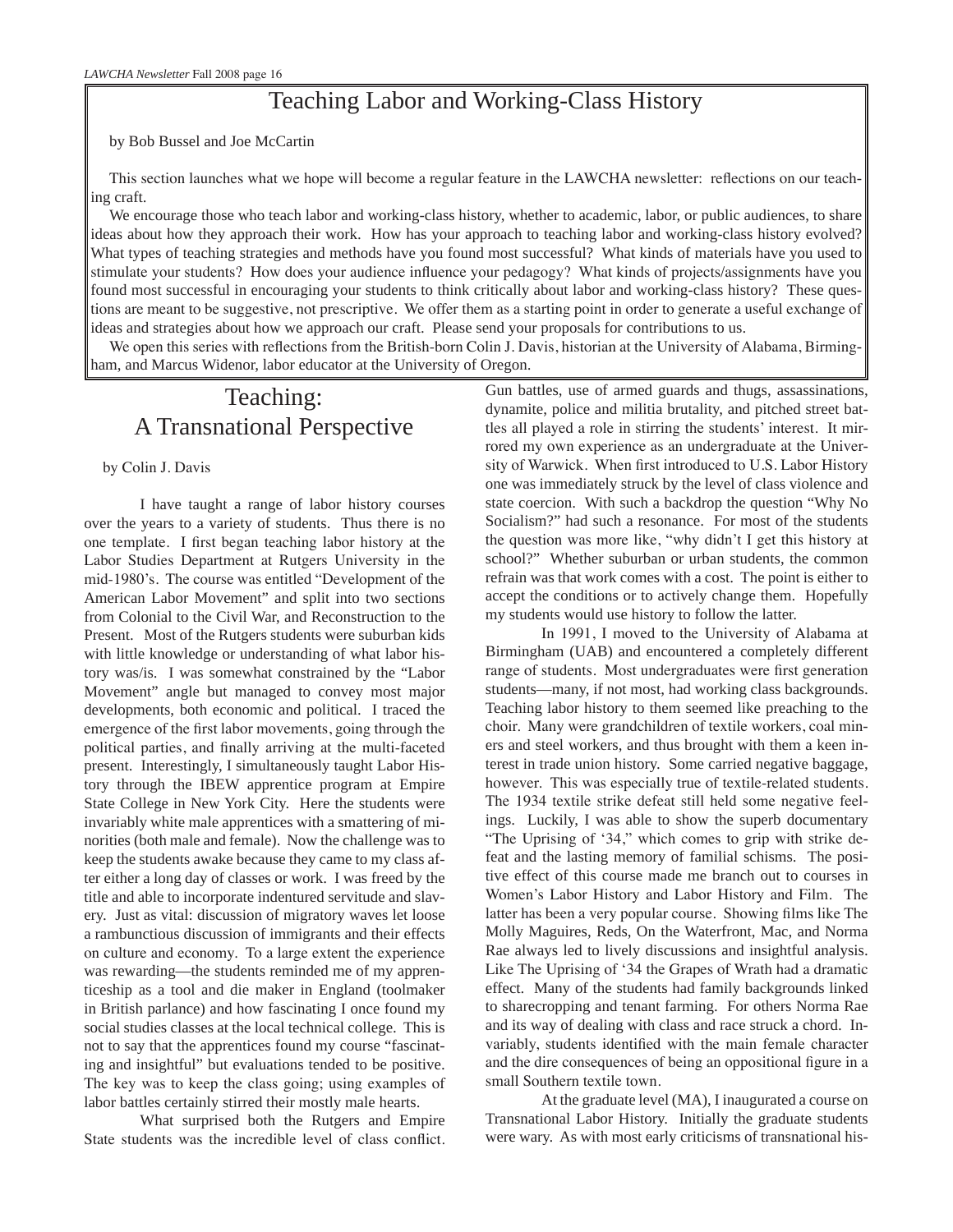tory the students felt intimidated grappling with multiple historiographies and subjects. Helping to allay their fears I introduced them to the twin topics of "American Exceptionalism" and "English particularism." By embracing the two theoretical debates the students could identify a much-needed synthesis and sweep away nationalistic charges draped in theoretical jargon. Thomas Bender's Rethinking American History in a Global Age was a fine accompaniment to these efforts. To alleviate fears of undue complexity I assigned books by matching a traditional U.S. case study with that of a foreign counterpart. The most helpful books included Frederickson's The Comparative Imagination, Kolchin's Unfree Labor, Laslett's Colliers Across the Sea and Silverman's Imagining Internationalism. What became apparent as the course progressed was that students began opening up U.S. history, seeing the value of comparison in understanding a single or national case study. Their final papers reflected this, running the gamut of pirates, seafarers, dockworkers, coal miners, steelworkers, garment workers and slaves. Often systems were also analyzed; some compared Jim Crow with Apartheid. Others compared welfare legislation, workplace safety, trade union development, and political action.

In all, the experience has been an edifying one. The range of students has certainly enriched the process. Countless times I have learned from the students of how labor history has not just value, but relevance. At UAB, most students work and that brings into the class an added and vital ingredient. In a sense they are living labor history. Dealing with the boss/supervisor educates them on the power dynamics of work and exploitation. More than once the classroom experience has helped them come to terms with workplace issues, and in some cases have led to an interest in trade union agitation. For me, the experience continues to be rewarding, especially as I have incorporated a transnational perspective. Students are genuinely interested in how peoples cope with adversity across borders. Highlighting how 'foreign' workers address a similar problem enriches our understanding of a world that is constantly in flux with its attendant challenges.

### The Craft: A Labor Educator's Perspective

#### by Marcus Widenor

When I first began working in the University based worker education field in 1978, labor history was not a mainstream topic. It took a back seat to the traditional, IR based subjects crucial to the functioning of local unions—steward training, collective bargaining, labor law. More often than not, labor history was covered in a "short course format" with the showing of the classic labor history film, "The Inheritance" (still the best of the genre in my mind), followed by comments and questions.

In the last five years I have witnessed a renewed interest in the subject. This has been prompted by the continuing adversity of the union movement and attempts by younger activists to

place their own experience in some historical context to gain greater insights into current trends and strategies. Santayana's cliché, "those who do not learn from history are doomed to repeat it," seems to be heartfelt by the activists who attend classes here in Oregon.

Several years ago, student comments led us to stop trying to cover the colonial era to present in one class and we are now offering a two-part, 20-plus hour course. This has allowed for greater flexibility regarding which topics to emphasize and has increased our ability to use short film clips treating important subjects. Most importantly, the new format has enabled us to include more hands-on participatory exercises that allow union members to explore how their personal and family historical experiences have shaped their views on class and the labor movement.

Two main participatory exercises help ground the subject matter in the experience of my students. At the first session I have students pair off and interview each other about their family's experience with work. They then explain their partner's history to the class: the jobs they have held, when their family first came to America, the occupational histories of women in their families, and their experience with unionism. I often end the exercise with the question: "what experience of your own, or of a family member, most influenced the role that unionism plays in your life?" Sometimes when I work with a class full of members of one union, I will ask a different question. For building tradesmen the prompt might be: "Tell the group about one experience you had as an apprentice when a journeyman impressed on you some of the values of the craft and the union."

The second exercise is a game of Labor History Bingo or Jeopardy, designed to break from the traditional pedagogy, have some fun, and sometimes highlight a specific concept in labor history. I give away labor books, music and films to those who win the first couple of rounds.

Many other popular education techniques can be used to make worker education classes more participatory, but there is always a tension between this objective and covering the material. Creating individual/institutional timelines on the wall of a classroom is one effective method; historical roleplaying is another (Diamond and Bigelow's The Power in Our Hands, athough designed for younger students, still contains ideas relevant for adult learners).

Our two-part class covers labor history from the Cordwainers through Change to Win, with varying results depending on the group and its interests. Over the years my topical emphasis has evolved. A failed syndicalist at heart, I enjoy thinking about American labor history through the prism of the struggle over work itself. In that context I've often spent considerable time encouraging unionists to think about historical examples of the labor process, and how they relate to their own experience. For example, I have asked nurses: how does the experience with scientific management in manufacturing inform what has happened to nursing through managed care?

 With the growing divide over immigration policy in the US, I have also spent more time on this topic recently, reviewing nativism and racism in the labor movement, their effect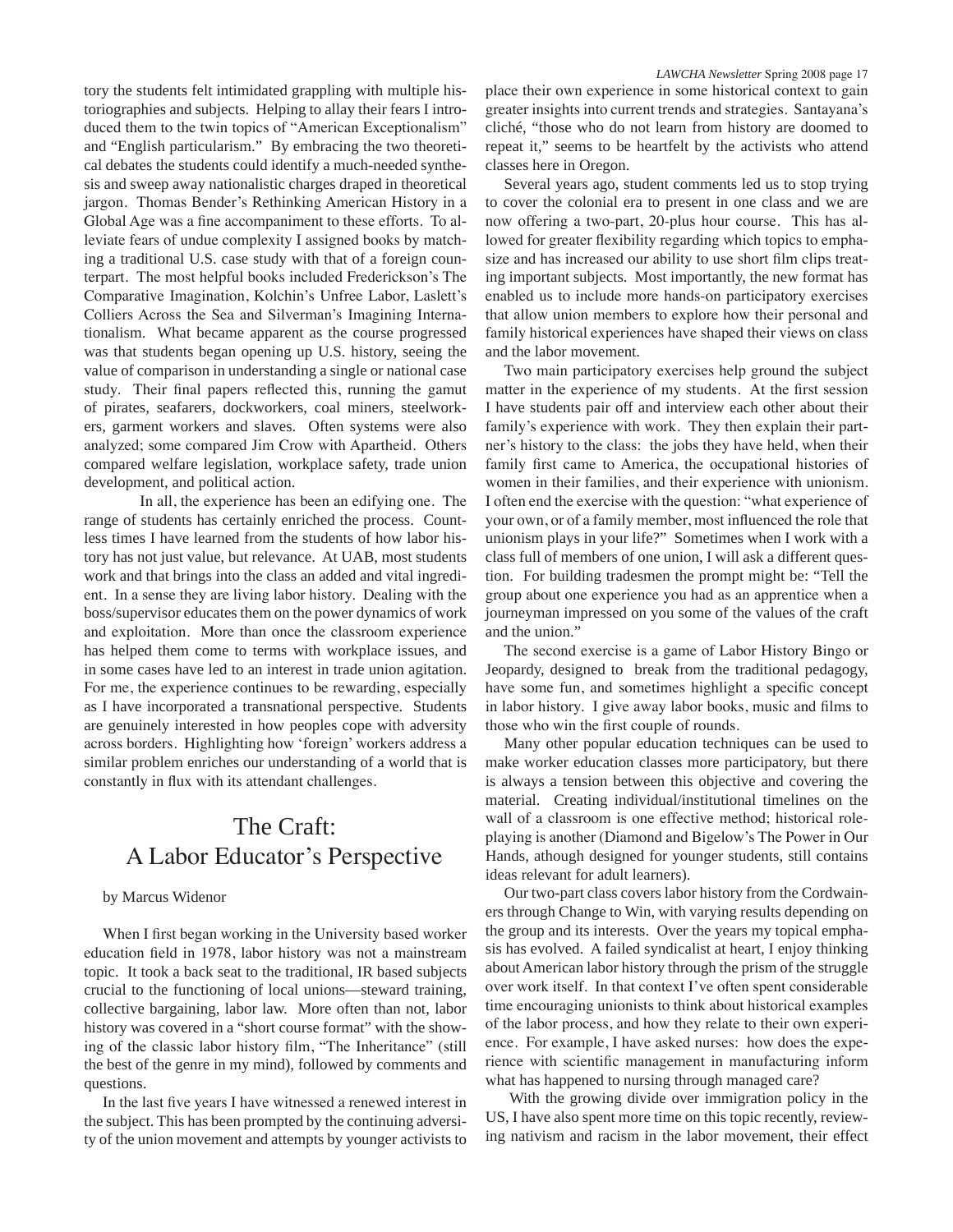#### *LAWCHA Newsletter* Spring 2008 page 18

Teaching Craft, continued from page 17<br>
on organizing, and Oregon's own history of resistance to im-<br>
Upcoming migration. We often view a segment from the PBS New York City series on Irish immigrants in the nineteenth century, discuss the experiences of the students' own families, and consider how this history is reflected in the current immigration debate. Other major themes in my class include American exceptionalism, the failure to create an enduring labor party, and the nature of employer resistance to unionism.

Visuals and Films: Despite its overuse as a teaching technology, PowerPoint is very useful for displaying images from labor history. I use it to show examples of the iconography of class struggle: The Knights of Labor's application form with its exclusion of lawyers and gamblers; anti-immigrant cartoons from the popular press; Wobbly broadsides; Norman Rockwell's rendition of the "Four Freedoms." are examples that have worked well. While there are many films about American labor history, there is no longer a single one that can be used for an entire course. The old "Inheritance" is the best, but it is long, and clunky to use in 16mm. Although the revised version ("The Dream Continues") brings the story up to date, it sacrifices some of the best things in the original, like the eastern European accents, and the anti WWI sentiments.

Increasingly, and with better technology, I have been using shorter clips from films to illustrate particular themes and events. Examples include Ludlow footage from the UMW's historical film, the Southern Tenant Farmers Union footage from the PBS Depression series, and Ocean Hill-Brownsville strike footage from "Eyes on the Prize."

Handouts and Readings: The non-credit, short-class format doesn't allow many opportunities to assign readings. Typically I give people a national and regional bibliography, a film list, and a handout on internet sources on labor history. If there is a good short piece on their particular union I will include that. I also distribute short think pieces to read after the class on important topics. Recent examples include: Herbert Gutman's essay on "Class and Historical Consciousness," and Jack Metzgar's on "Politics and The Class Vernacular." Following the SEIU/Labor Notes dust-up, I distributed A.J. Muste's 1928 essay on union factionalism, "Army or Town Meeting."

My biggest challenge has been moving quickly enough through earlier eras of history to allow time to discuss events from the lifetime of the class members. To that end I've been devoting much more time to the post WW II era, especially the 1970's and 80's and the growth of public employee unionism. I'm now considering creating a third class, covering WWII to the present, to counter my habit of lingering in the nineteenth century.

#### About the Teaching Participants

**Colin J. Davis (**cjdavis@uab.edu) a former tool and die maker born in England, is Professor of History at the University of Alabama-Birmingham.

**Marcus Widenor** (mrwide@uoregon.edu) is a labor educator and associate professor at the Labor Education and Research Center at the University of Oregon.

# LAWCHA-Linked Conferences

*LAWCHA partners with other labor studies organizations, adding to our own diversity and strengthening labor history in various geographic areas. If you are interested in being on a LAWCHA panel contact Program Committee Co-chairs Dorothy Fujita-Rony (drf@uci.edu) and/or Colleen O/Neill (colleen.oneill@usu.edu). LAWCHA Midwest Liaison Lisa Phillips (lphillips7@isugw.indstate.edu) helps ensure our participation at the North American Labor History Detroit conference (NALHC).* 

Some upcoming events in which LAWCHA will be partnering:

**North American Labor History Conference, Detroit, October 16-18, 2008.** "NALHC Celebrates 30 Years." Celebrate the anniversary of the NALHC, culminating in a special session with Geoff Eley, Christopher Johnson, Elizabeth Faue, and Janine Lanza. Plenary speakers include Ron Gettelfinger (UAW), Elizabeth McKillen, and Kevin Boyle. For information: http://nalhc.wayne.edu/NALHC/ Home.html.

**Southern History Association: On Oct. 11, 2008, New Orleans.** The LAWCHA-affiliated Southern Labor Studies Association will sponsor a panel and reception.

**LAWCHA/Fund for Labor Culture and History, May 28-31, 2009, Chicago.** See the conference call for papers in this newsletter.

**Southern Labor Studies Association, Spring 2010, Jamestown, Va.,** William and Mary. For details: www. southernlaborstudies.org

### Call for Paper Proposals

for the Labor Studies Journal Sessions at the

2009 UALE Conference, April 16-18, 2009

The theme for the Labor Studies Journal special papers and panels at the 2009 UALE Conference will be "Labor and Working Class Electoral Politics: Does Kansas Still Matter?" The Journal welcomes papers that specifically address the relationship between race, ethnicity, gender, sexual orientation and religion and the emergent union and working class vote. Papers accepted for presentation at the 2009 Conference will be submitted to a peer reviewed process for possible publication in a LSJ-UALE-Special Conference Issue. Please send a short description of your proposed paper to Bob Bruno, special editor of the LSJ special issue. bbruno@uic.edu.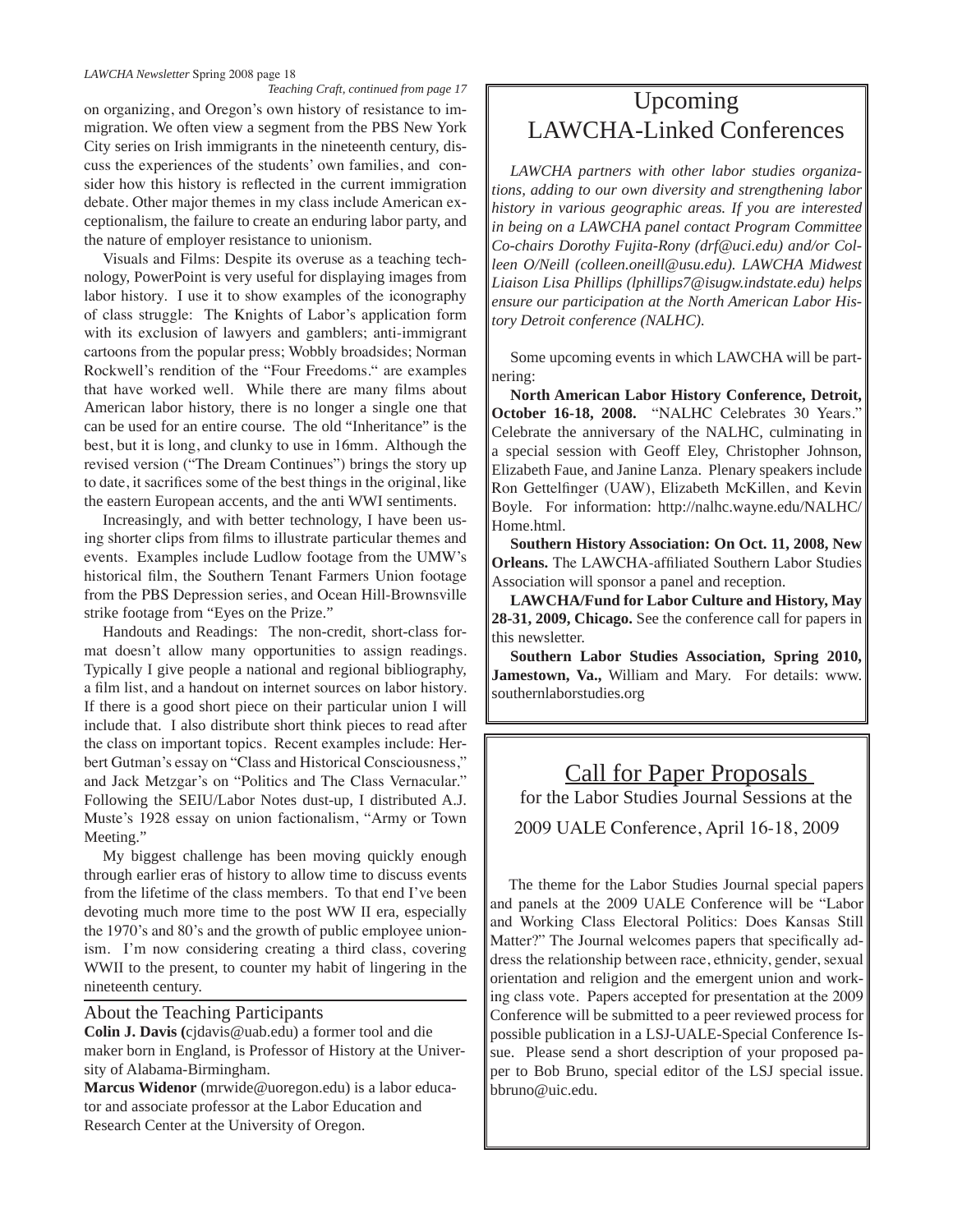**Conference Call** *Race, Labor, and the City: Crises Old and New* **Thursday, May 28 - Saturday, May 31, 2009 Roosevelt University, 430 S. Michigan Avenue, Chicago**

### **Sponsored by the Labor and Working-Class History Association And the Fund for Labor Culture and History (Laborlore Conversations IV)**

As Chicago developed into a metropolis, it became a city "proud to be Hog Butcher, Tool Maker, Stacker of Wheat, Player with Railroads and Freight Handler to the Nation." Control over these and other jobs over the past two centuries also provoked the formation of organized labor, civil rights, and other working-class movements. Meeting in Chicago, Carl Sandburg's "City of Big Shoulders," this joint conference aims to bring together academics, activists, and other enthusiasts of labor history and culture around the following theme:

### *"Race, Labor, and the City: Crises Old and New."*

All topics related to working-class life and history are welcome but we especially encourage proposals concerning the urban interconnections between work, migration, and culture. This includes studies of historical and contemporary workingclass movements for economic and racial justice, analysis of struggles over gendered urban spaces, Latino immigration and transnational labor, and developments in working-class city life and leisure. While this conference is in Chicago, we welcome proposals that address urban working-class life around the globe.

Proposals for panels should include a one-page summary, with a list of presenters and their topics, and brief bios and/or vitas. We encourage informal presentations, and discourage the reading of papers.

For more information and submission of proposals see the conference website: http://chi-lawcha09.indstate.edu

Submissions for a single paper or a panel are due no later than **December 1, 2008**  and applicants will be contacted by January 15, 2009.

Others sponsors for the conference include The Chicago Center for Working-Class Studies, UNITE-HERE, Chicago Jobs With Justice, and the Association for the Study of African American Life and History-Chicago Branch.

Convenient and low-cost housing will be available by reservation only at the University Center http://www.universitycenter.com/conferences/housing/index.html starting October 2008. Further information will be available at http://chi-lawcha09. indstate.edu. There will be two national conventions in Chicago during this conference. We suggest making housing arrangements as soon as possible.

> Questions? Please contact the local committee chairs: Erik Gellman, Roosevelt University Liesl Orenic, Dominican University chi.lawcha09@gmail.com

#### **Graduate Student Travel Grants:**

LAWCHA will continue its tradition of awarding up to four travel grants to graduate students who are presenting papers at the LAWCHA conference. Graduate students whose papers are accepted by the Program Committee and who are members of LAWCHA at the time of submission may apply for these competitive travel awards by applying to Professor Kimberley Phillips, Chair of the Prize Committee, at klphil@wm.edu

Deadline: December 1, 2008